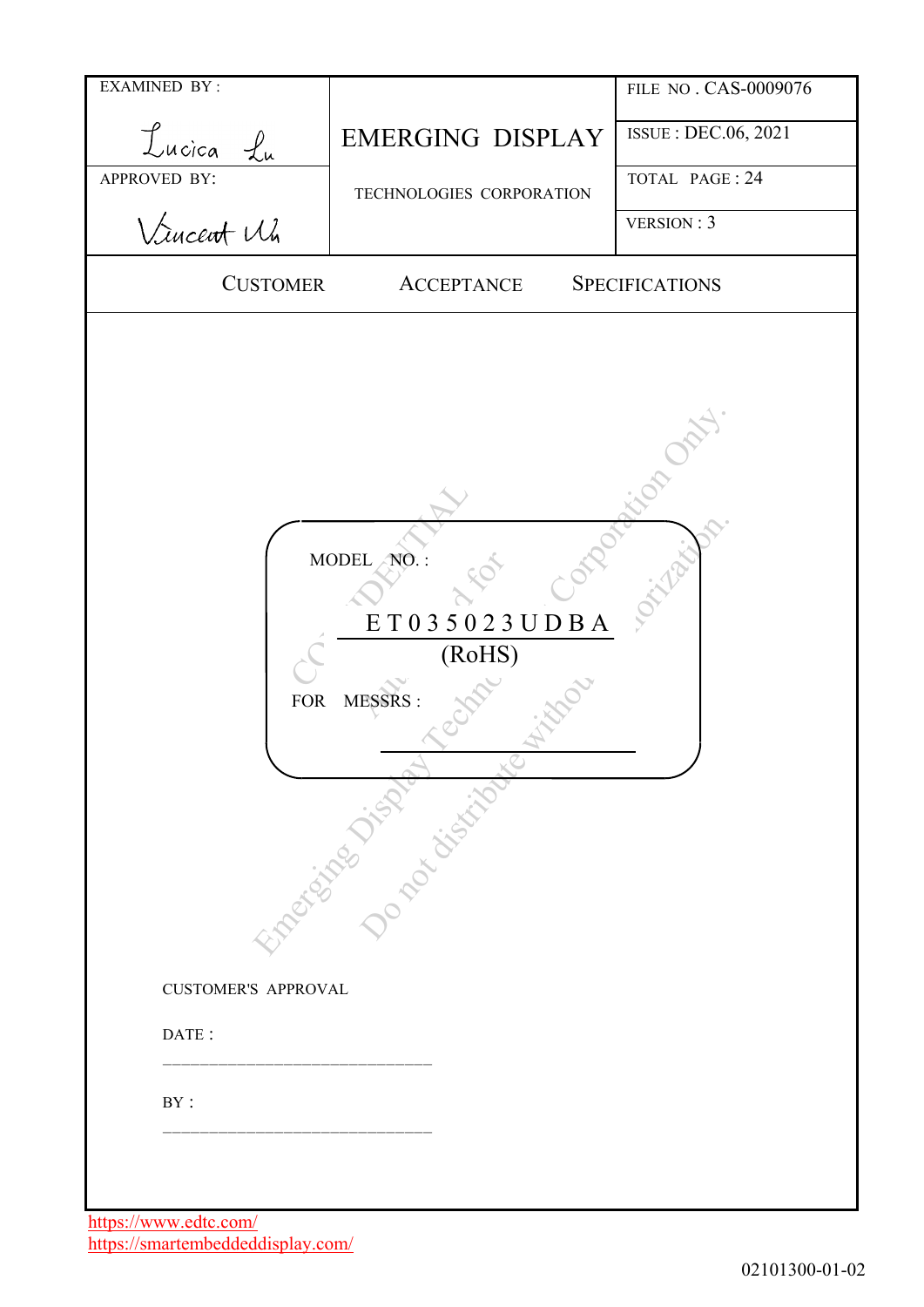| EMERGING DISPLAY |                          |                                                          | MODEL NO.                                                                                                       | <b>VERSION</b> | PAGE         |
|------------------|--------------------------|----------------------------------------------------------|-----------------------------------------------------------------------------------------------------------------|----------------|--------------|
|                  | TECHNOLOGIES CORPORATION |                                                          | ET035023UDBA                                                                                                    | 3              | $0 - 1$      |
|                  |                          |                                                          | DOC . FIRST ISSUE                                                                                               |                |              |
| <b>RECORDS</b>   | OF                       | <b>REVISION</b>                                          |                                                                                                                 |                | SEP.21, 2020 |
| DATE             | <b>REVISED</b><br>PAGE   |                                                          | SUMMARY                                                                                                         |                |              |
| OCT.28, 2020     | NO.<br>11                | 8. BLOCK DIAGRAM                                         |                                                                                                                 |                |              |
|                  |                          |                                                          | NO.45 CN(NC)/ID1→CN/ID1;NO.46 SDIN(NC)/ID2→SDIN/ID2                                                             |                |              |
|                  |                          |                                                          | NO.47 SCK(NC)/ID3→SCK/ID3                                                                                       |                |              |
|                  | 14                       | 10. INTERFACE SIGNALS<br>PIN NO.<br><b>SYMBOL</b>        | <b>FUNCTION</b>                                                                                                 |                |              |
|                  |                          | CS(NC)/ID1<br>45<br>SDIN(NC)/ID2<br>46                   | CS FOR LCM-DRIVER SPI-PORT/ID1(NC)<br>SDIN FOR LCM-DRIVER SPI-PORT/ID2(PULL LOW TO VSS)                         |                |              |
|                  |                          | 47<br>SCK(NC)/ID3<br><b>DISPLAY</b><br>48<br>CONTROL/ID4 | SCK FOR LCM-DRIVER SPI-PORT/ID3(PULL LOW TO VSS)<br>DISPLAY/ID4(NC)                                             |                |              |
|                  |                          | <b>SYMBOL</b><br>PIN NO.                                 | <b>FUNCTION</b>                                                                                                 |                |              |
|                  |                          | CS/ID1<br>45<br>SDIN/ID2<br>46                           | CS FOR LCM-DRIVER SPI-PORT/ID1(SIZE INFO, NOT USED)<br>SDIN FOR LCM-DRIVER SPI-PORT/ID2(SIZE INFO , PULL LOW TO |                |              |
|                  |                          | 47<br>SCK/ID3                                            | VSS, INTERNAL: $10K\Omega$ )<br>SCK FOR LCM-DRIVER SPI-PORT/ID3(SIZE INFO, PULL LOW TO VSS<br>INTERNAL: 10ΚΩ)   |                |              |
|                  |                          | <b>DISPLAY</b><br>48<br><b>CONTROL/ID4</b>               | DISPLAY/ID4(SIZE INFO, NOT USED)                                                                                |                |              |
| DEC.06, 2021     | 10                       | 7. OUTLINE DIMENSIONS                                    | MARK A: MODIFY FPC BENDING AREA & ADD DIMENSION                                                                 |                |              |
|                  |                          |                                                          |                                                                                                                 |                |              |
|                  |                          |                                                          |                                                                                                                 |                |              |
|                  |                          |                                                          |                                                                                                                 |                |              |
|                  |                          |                                                          | Hope in our out                                                                                                 |                |              |
|                  |                          |                                                          |                                                                                                                 |                |              |
|                  |                          |                                                          |                                                                                                                 |                |              |
|                  |                          |                                                          |                                                                                                                 |                |              |
|                  |                          |                                                          |                                                                                                                 |                |              |
|                  |                          |                                                          |                                                                                                                 |                |              |
|                  |                          |                                                          |                                                                                                                 |                |              |
|                  |                          |                                                          |                                                                                                                 |                |              |
|                  |                          |                                                          |                                                                                                                 |                |              |
|                  |                          |                                                          |                                                                                                                 |                |              |
|                  |                          |                                                          |                                                                                                                 |                |              |
|                  |                          |                                                          |                                                                                                                 |                |              |
|                  |                          |                                                          |                                                                                                                 |                |              |
|                  |                          |                                                          |                                                                                                                 |                |              |
|                  |                          |                                                          |                                                                                                                 |                |              |
|                  |                          |                                                          |                                                                                                                 |                |              |
|                  |                          |                                                          |                                                                                                                 |                |              |
|                  |                          |                                                          |                                                                                                                 |                |              |
|                  |                          |                                                          |                                                                                                                 |                |              |
|                  |                          |                                                          |                                                                                                                 |                |              |
|                  |                          |                                                          | Raccionation of the control of                                                                                  |                |              |
|                  |                          |                                                          |                                                                                                                 |                |              |
|                  |                          |                                                          |                                                                                                                 |                |              |
|                  |                          |                                                          |                                                                                                                 |                |              |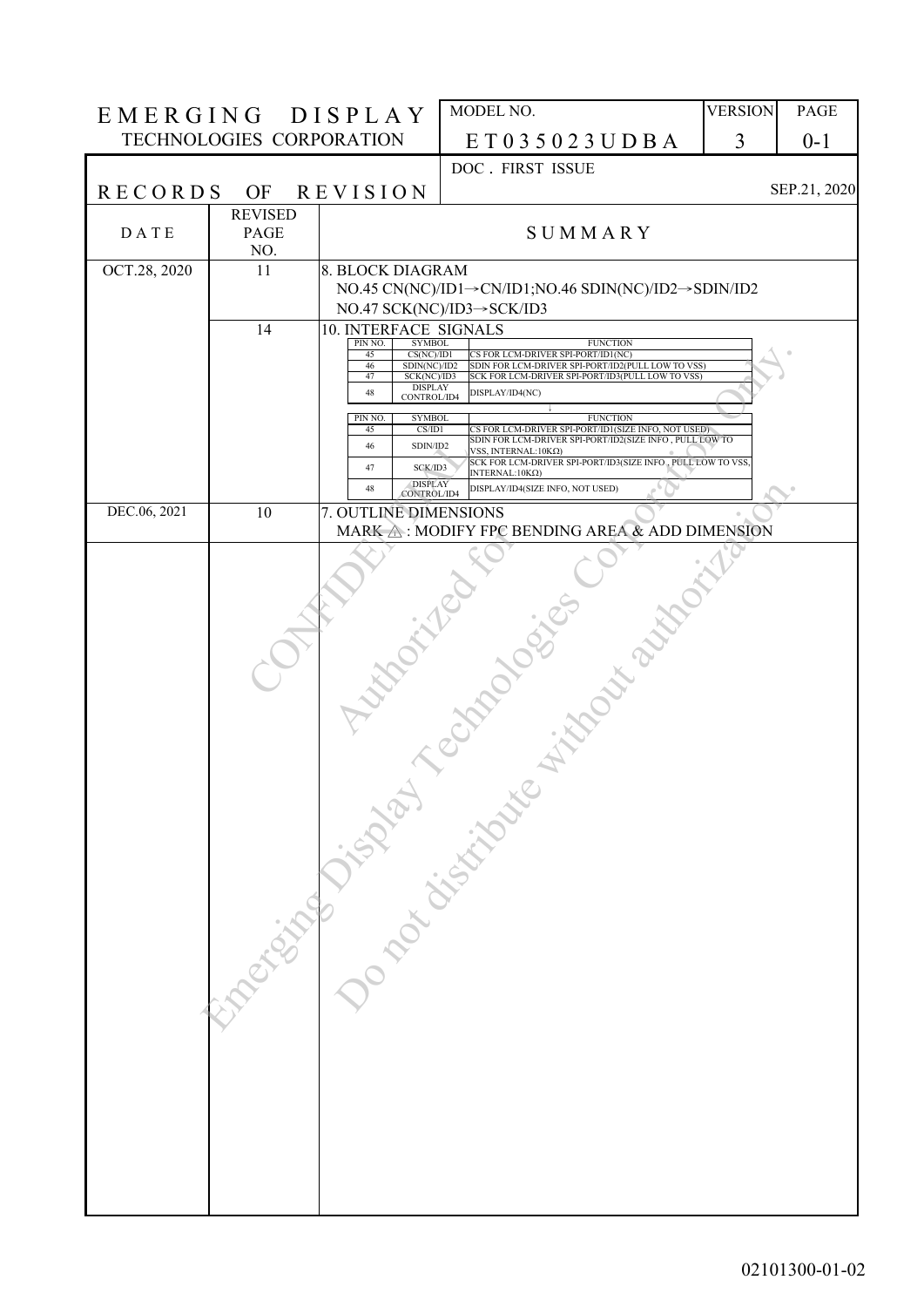|     | EMERGING DISPLAY                                       | MODEL NO.                  | <b>VERSION</b> | PAGE         |
|-----|--------------------------------------------------------|----------------------------|----------------|--------------|
|     | TECHNOLOGIES CORPORATION                               | ET035023UDBA               | 3              | $0 - 2$      |
|     |                                                        |                            |                |              |
|     |                                                        |                            |                |              |
|     | TABLE                                                  | CONTENTS<br>O <sub>F</sub> |                |              |
|     |                                                        |                            |                |              |
| NO. | <b>ITEM</b>                                            |                            |                | <b>PAGE</b>  |
| 1.  | GENERAL SPECIFICATIONS ------------------------------- |                            |                |              |
| 2.  | MECHANICAL SPECIFICATIONS -------------------          |                            |                |              |
| 3.  | ABSOLUTE MAXIMUM RATINGS                               |                            |                | 2            |
| 4.  | ELECTRICAL CHARACTERISTICS.                            |                            |                | 3            |
| 5.  | TIMING CHARACTERISTICS                                 |                            |                | $\sim$ 7     |
| 6.  | OPTICAL CHARACTERISTICS                                |                            |                | 8, 9         |
| 7.  | <b>OUTLINE DIMENSIONS</b>                              |                            |                | 10           |
| 8.  | <b>BLOCK DIAGRAM</b>                                   |                            |                | 11           |
| 9.  | DETAIL DRAWING OF DOT MATRIX                           |                            |                | 12           |
| 10. | <b>INTERFACE SIGNALS</b>                               |                            |                | 13, 14       |
| 11. | POWER SUPPLY                                           |                            |                | 14           |
| 12. | <b>INSPECTION CRITERIA</b>                             |                            |                | $15 \sim 21$ |
| 13. | RELIABILITY TEST -                                     |                            |                | 22           |
| 14. |                                                        |                            |                | 23, 24       |
|     |                                                        |                            |                |              |
|     | Engeland of the Contract of                            |                            |                |              |
|     |                                                        |                            |                |              |
|     |                                                        |                            |                |              |
|     |                                                        |                            |                |              |
|     |                                                        |                            |                |              |
|     |                                                        |                            |                |              |
|     |                                                        |                            |                |              |
|     |                                                        |                            |                |              |
|     |                                                        |                            |                |              |
|     |                                                        |                            |                |              |
|     |                                                        |                            |                |              |
|     |                                                        |                            |                |              |
|     |                                                        |                            |                |              |
|     |                                                        |                            |                |              |
|     |                                                        |                            |                |              |
|     |                                                        |                            |                |              |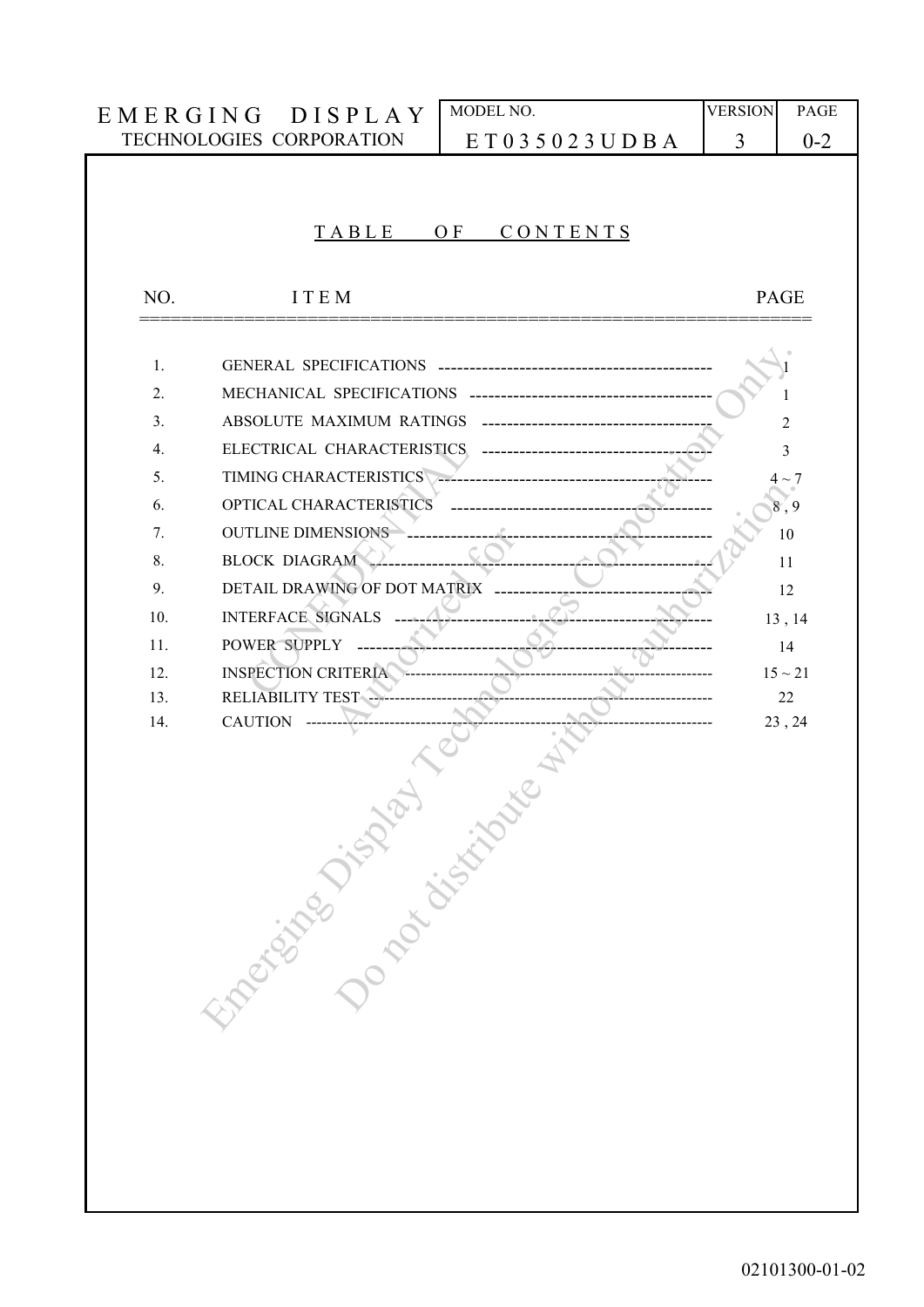| EMERGING DISPLAY                                                                                                                                                                                                                                                                                                                                                                                                   | MODEL NO.                         | <b>VERSION</b> | <b>PAGE</b> |
|--------------------------------------------------------------------------------------------------------------------------------------------------------------------------------------------------------------------------------------------------------------------------------------------------------------------------------------------------------------------------------------------------------------------|-----------------------------------|----------------|-------------|
| TECHNOLOGIES CORPORATION                                                                                                                                                                                                                                                                                                                                                                                           | ET035023UDBA                      | 3              | 1           |
|                                                                                                                                                                                                                                                                                                                                                                                                                    |                                   |                |             |
| 1. GENERAL SPECIFICATIONS                                                                                                                                                                                                                                                                                                                                                                                          |                                   |                |             |
| 1.1 DATA SHEET FOR CONTROLLER/DRIVER<br>PLEASE REFER TO:                                                                                                                                                                                                                                                                                                                                                           |                                   |                |             |
|                                                                                                                                                                                                                                                                                                                                                                                                                    | SITRONIX ST7272A-G4               |                |             |
| 1.2 MATERIAL SAFETY DESCRIPTION<br>ASSEMBLIES SHALL COMPLY WITH EUROPEAN ROHS REQUIREMENTS,"<br>INCLUDING PROHIBITED MATERIALS/COMPONENTS CONTAINING LEAD,<br>MERCURY, CADMIUM, HEXAVALENT CHROMIUM, POLYBROMINATED<br>BIPHENYLS (PBB) AND POLYBROMINATED<br>DIPHENYL ETHERS (PBDE), BIS(2-ETHYLHEXYL) PHTHALATE (DEHP), BUTYL<br>BENZYL PHTHALATE (BBP), DIBUTYL PHTHALATE (DBP), DIISOBUTYL<br>PHTHALATE (DIBP). |                                   |                |             |
| MECHANICAL SPECIFICATIONS<br>2.                                                                                                                                                                                                                                                                                                                                                                                    |                                   |                |             |
| $(1)$ DISPLAY SIZE ----                                                                                                                                                                                                                                                                                                                                                                                            | 3.5 inch                          |                |             |
| (2) NUMBER OF DOTS                                                                                                                                                                                                                                                                                                                                                                                                 | 320W * (RGB) * 240H DOTS          |                |             |
| (3) MODULE SIZE                                                                                                                                                                                                                                                                                                                                                                                                    | $-76.8W * 63.8H * 4.3D$ mm        |                |             |
|                                                                                                                                                                                                                                                                                                                                                                                                                    | (WITHOUT FPC)                     |                |             |
| (4) VIEWING AREA                                                                                                                                                                                                                                                                                                                                                                                                   | 71.6W * 54.0H mm                  |                |             |
| (5) ACTIVE AREA                                                                                                                                                                                                                                                                                                                                                                                                    | 70.08W * 52.56H mm                |                |             |
| $(6)$ DOT SIZE                                                                                                                                                                                                                                                                                                                                                                                                     | $0.073W * 0.219H$ mm              |                |             |
| (7) PIXEL SIZE                                                                                                                                                                                                                                                                                                                                                                                                     | $-0.219W * 0.219H$ mm             |                |             |
| $(8)$ LCD TYPE $-$                                                                                                                                                                                                                                                                                                                                                                                                 | TFT, IPS, TRANSMISSIVE,           |                |             |
|                                                                                                                                                                                                                                                                                                                                                                                                                    | NORMALLY BLACK                    |                |             |
| $(9)$ COLOR ------                                                                                                                                                                                                                                                                                                                                                                                                 | 16.7M                             |                |             |
| (10) VIEWING DIRECTION                                                                                                                                                                                                                                                                                                                                                                                             | <b>SUPER WIDE VIEW</b>            |                |             |
| (11) BACK LIGHT                                                                                                                                                                                                                                                                                                                                                                                                    | LED, COLOR: WHITE                 |                |             |
| (12) INTERFACE MODE                                                                                                                                                                                                                                                                                                                                                                                                | RGB 24BIT PARALLEL (DE/SYNC MODE) |                |             |
|                                                                                                                                                                                                                                                                                                                                                                                                                    |                                   |                |             |
|                                                                                                                                                                                                                                                                                                                                                                                                                    |                                   |                |             |
|                                                                                                                                                                                                                                                                                                                                                                                                                    |                                   |                |             |
|                                                                                                                                                                                                                                                                                                                                                                                                                    |                                   |                |             |
|                                                                                                                                                                                                                                                                                                                                                                                                                    |                                   |                |             |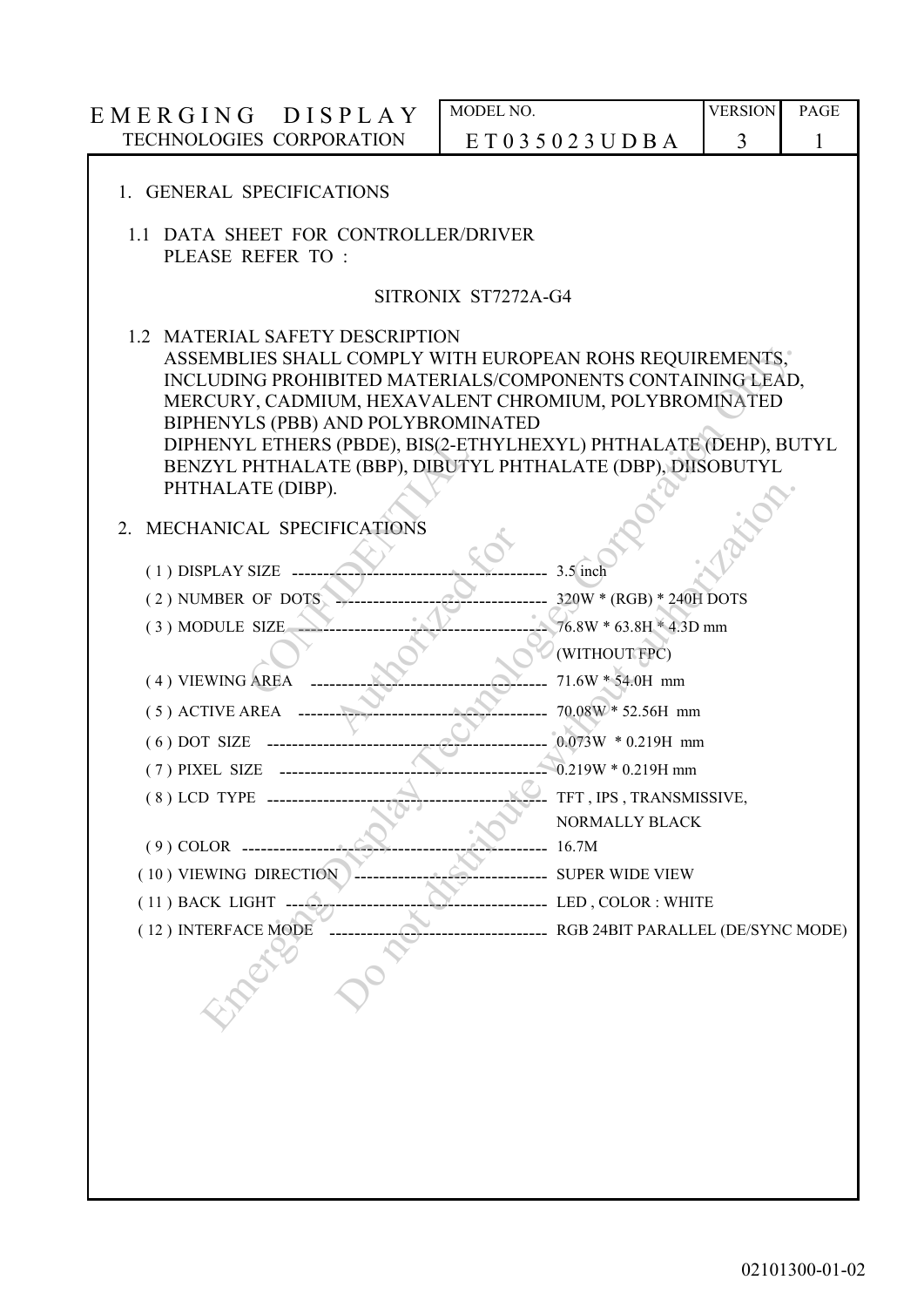#### 3. ABSOLUTE MAXIMUM RATINGS

#### 3.1 LCD MODULE ELECTRICAL ABSOLUTE MAXIMUM RATINGS

| <b>ITEM</b>                                          | <b>SYMBOL</b> | MIN.   | MAX. | <b>UNIT</b> | <b>REMARK</b> |
|------------------------------------------------------|---------------|--------|------|-------------|---------------|
| <b>POWER SUPPLY VOLTAGE</b>                          | VDD-VSS       | $-0.3$ | 4.0  |             |               |
| <b>POWER SUPPLY VOLTAGE FOR</b><br><b>LED DRIVER</b> | VBL+-VSS      | 5.0    | 15.0 |             |               |
| <b>ISTATIC ELECTRICITY</b>                           |               |        |      |             | <b>NOTE</b>   |

#### NOTE (1) : LCM SHOULD BE GROUND DURING LCM HANDLING.

#### 3.2 ENVIRONMENTAL ABSOLUTE MAXIMUM RATINGS

| <b>STATIC ELECTRICITY</b>                                                   |                       |                      |      |                 |                | V                     | NOTE $(1)$                                                            |
|-----------------------------------------------------------------------------|-----------------------|----------------------|------|-----------------|----------------|-----------------------|-----------------------------------------------------------------------|
| NOTE (1) : LCM SHOULD BE GROUND DURING LCM HANDLING.                        |                       |                      |      |                 |                |                       |                                                                       |
| NOTE (2): THE ABSOLUTE MAXIMUM RATING VALUES OF THIS PRODUCT ARE NOT ALLOWE |                       |                      |      |                 |                |                       |                                                                       |
|                                                                             |                       |                      |      |                 |                |                       | TO BE EXCEEDED AT ANY TIMES. SHOULD A MODULE BE USED WITH ANY OF THE  |
|                                                                             |                       |                      |      |                 |                |                       | ABSOLUTE MAXIMUM RATINGS EXCEEDED, THE CHARACTERISTICS OF THE         |
|                                                                             |                       |                      |      |                 |                |                       | MODULE MAY NOT BE RECOVERED, OR IN AN EXTREME CASE, THE MODULE MAY    |
| BE PERMANENTLY DESTROYED.                                                   |                       |                      |      |                 |                |                       |                                                                       |
|                                                                             |                       |                      |      |                 |                |                       |                                                                       |
| 3.2 ENVIRONMENTAL ABSOLUTE MAXIMUM RATINGS                                  |                       |                      |      |                 |                |                       |                                                                       |
|                                                                             |                       | OPERATING            |      |                 | <b>STORAGE</b> |                       |                                                                       |
| <b>ITEM</b>                                                                 | MIN.                  |                      | MAX. | MIN.            |                | MAX.                  | <b>REMARK</b>                                                         |
|                                                                             |                       |                      |      |                 |                |                       | NOTE(1), (2), (3),                                                    |
| <b>AMBIENT TEMPERATURE</b>                                                  | $-30^{\circ}$ C       | $80^{\circ}$ C       |      | $-30^{\circ}$ C |                | $80^{\circ}$ C        | (4)                                                                   |
| <b>HUMIDITY</b>                                                             |                       | NOTE $(2)$           |      | NOTE $(2)$      |                |                       | <b>WITHOUT</b>                                                        |
|                                                                             |                       |                      |      |                 |                |                       | <b>CONDENSATION</b>                                                   |
|                                                                             |                       | $2.45 \text{ m/s}^2$ |      |                 |                | $11.76 \text{ m/s}^2$ | $10 - 100$ Hz                                                         |
| <b>VIBRATION</b>                                                            |                       | $(0.25 \text{ G})$   |      |                 |                | (1.2 G)               | <b>XYZ DIRECTIONS</b>                                                 |
|                                                                             |                       |                      |      |                 |                |                       | 1 HR EACH<br>$10 \text{ ms}$                                          |
| <b>SHOCK</b>                                                                |                       | $29.4 \text{ m/s}^2$ |      |                 |                | 490 m/s <sup>2</sup>  | XYZ DIRECTIONS                                                        |
|                                                                             |                       | (3G)                 |      |                 |                | (50G)                 | 1 TIME EACH                                                           |
| <b>CORROSIVE GAS</b>                                                        | NOT ACCEPTABLE        |                      |      | NOT ACCEPTABLE  |                |                       |                                                                       |
| NOTE (1): THE ABSOLUTE MAXIMUM RATINGS OF THIS PRODUCT SHOULD NOT BE        |                       |                      |      |                 |                |                       |                                                                       |
|                                                                             |                       |                      |      |                 |                |                       | EXCEEDED AT ANY TIME. IF THESE RATINGS ARE EXCEEDED, THE PRODUCT'S    |
|                                                                             |                       |                      |      |                 |                |                       | PERFORMANCE IS NOT GUARANTEED AND THE PRODUCT MAY EXPERIENCE          |
| PERMANENT DAMAGE.                                                           |                       |                      |      |                 |                |                       |                                                                       |
| NOTE (2): Ta $\leq 60^{\circ}$ C: 90%RH MAX. (96HRS MAX.)                   |                       |                      |      |                 |                |                       |                                                                       |
|                                                                             |                       |                      |      |                 |                |                       | Ta > 60°C : ABSOLUTE HUMIDITY MUST BE LOWER THAN THE HUMIDITY OF 90%R |
|                                                                             | AT 60°C. (96HRS MAX.) |                      |      |                 |                |                       |                                                                       |
| NOTE (3): BACKGROUND COLOR CHANGES SLIGHTLY DEPENDING ON AMBIENT            |                       |                      |      |                 |                |                       |                                                                       |
| TEMPERATURE THIS PHENOMENON IS REVERSIBLE.                                  |                       |                      |      |                 |                |                       |                                                                       |
| NOTE (4): WHEN THE LCD MODULE IS OPERATED AT A HIGHER AMBIENT TEMPERATURE   |                       |                      |      |                 |                |                       |                                                                       |
|                                                                             |                       |                      |      |                 |                |                       | THAN 80°C, THE PWM DUTY CYCLE OF THE LED BACKLIGHT SHOULD BE ADJUSTE  |
|                                                                             |                       |                      |      |                 |                |                       | TO BE LESS THAN TBD. IF THE MODULE IS OPERATED AT A HIGHER DUTY CYCLE |

- Ta > 60°C: ABSOLUTE HUMIDITY MUST BE LOWER THAN THE HUMIDITY OF 90%RH AT  $60^{\circ}$ C. (96HRS MAX.)
- NOTE (3): BACKGROUND COLOR CHANGES SLIGHTLY DEPENDING ON AMBIENT TEMPERATURE THIS PHENOMENON IS REVERSIBLE.

NOTE (4): WHEN THE LCD MODULE IS OPERATED AT A HIGHER AMBIENT TEMPERATURE THAN 80C, THE PWM DUTY CYCLE OF THE LED BACKLIGHT SHOULD BE ADJUSTED TO BE LESS THAN TBD. IF THE MODULE IS OPERATED AT A HIGHER DUTY CYCLE THAN TBD, THEN THERE IS A POSSIBILITY OF DISTORTION AND IRREGULARITY OF THE PICTURE DUE TO LIQUID CRYSTAL BEHAVIOR.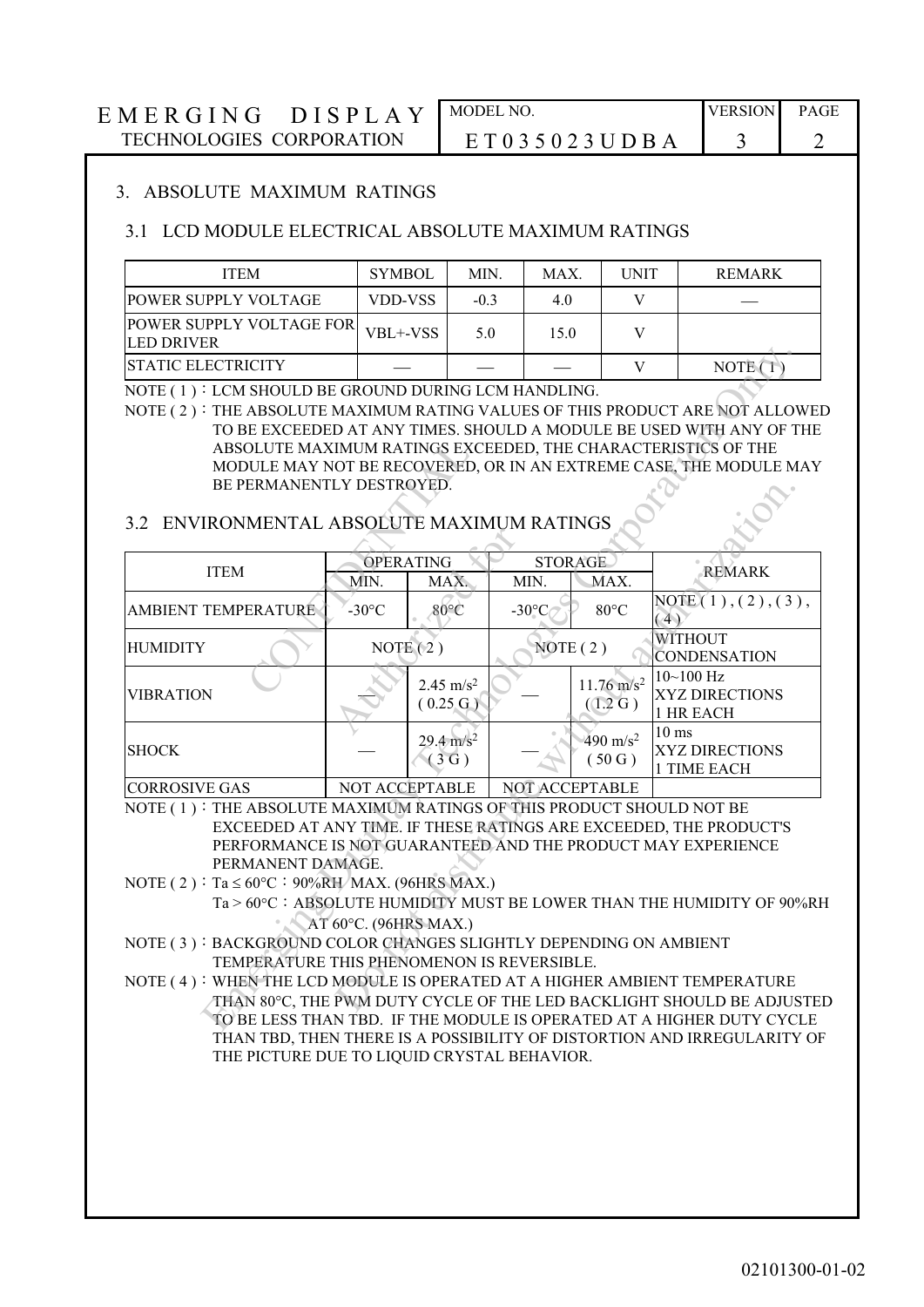| <b>ITEM</b><br>POWER SUPPLY<br><b>VOLTAGE</b><br>POWER SUPPLY<br><b>CURRENT</b><br><b>LOGIC HIGH INPUT</b><br><b>VOLTAGE</b><br><b>LOGIC LOW INPUT</b><br><b>VOLTAGE</b><br>LOGIC HIGH OUTPUT<br><b>VOLTAGE</b><br><b>LOGIC LOW OUTPUT</b><br><b>VOLTAGE</b><br>POWER SUPPLY<br><b>VOLTAGE FOR</b><br><b>LED DRIVER</b><br>POWER SUPPLY<br><b>CURRENT FOR LED</b><br><b>DRIVER</b><br><b>LED LIFE TIME</b><br>NOTE (1): THE DISPLAY PATTERN IS ALL "WHITE".<br>NOTE (2): INTERNAL CIRCUIT DIAGRAM OF BACKLIGHT<br>VBL<br>NOTE (3): AMBIENT TEMPERATURE VS. ALLOWABLE FORWARD CURRENT.(PER LED) | <b>SYMBOL</b><br>VDD-VSS<br>IDD<br>V <sub>IH</sub><br>$\rm V_{II}$<br>$V_{OH}$<br>$\rm V_{OL}$<br>VBL+-VSS<br><b>IBL</b> | <b>CONDITION</b><br>VDD-VSS<br>$=3.3V$<br>$I_{OH} = -1.0mA$<br>$I_{OL}$ = +1.0mA<br>VBL+-VSS<br>$=12V$ | MIN.<br>3.0<br>$0.7*VDD$<br>$VDD-0.4$<br><b>VSS</b><br>5 | TYP.<br>3.3<br>20<br>12 | MAX.<br>3.6<br>30<br>$0.3*VDD$<br><b>VDD</b><br>$VSS+0.4$<br>$15^{\circ}$ | <b>UNIT</b><br>$\mathbf V$<br>mA<br>V<br>$\ensuremath{\mathbf{V}}$<br>V<br>$\overline{V}$<br>$\mathbf V$ | $Ta = 25 °C$<br><b>REMARK</b><br>NOTE $(1)$ |
|------------------------------------------------------------------------------------------------------------------------------------------------------------------------------------------------------------------------------------------------------------------------------------------------------------------------------------------------------------------------------------------------------------------------------------------------------------------------------------------------------------------------------------------------------------------------------------------------|--------------------------------------------------------------------------------------------------------------------------|--------------------------------------------------------------------------------------------------------|----------------------------------------------------------|-------------------------|---------------------------------------------------------------------------|----------------------------------------------------------------------------------------------------------|---------------------------------------------|
|                                                                                                                                                                                                                                                                                                                                                                                                                                                                                                                                                                                                |                                                                                                                          |                                                                                                        |                                                          |                         |                                                                           |                                                                                                          |                                             |
|                                                                                                                                                                                                                                                                                                                                                                                                                                                                                                                                                                                                |                                                                                                                          |                                                                                                        |                                                          |                         |                                                                           |                                                                                                          |                                             |
|                                                                                                                                                                                                                                                                                                                                                                                                                                                                                                                                                                                                |                                                                                                                          |                                                                                                        |                                                          |                         |                                                                           |                                                                                                          |                                             |
|                                                                                                                                                                                                                                                                                                                                                                                                                                                                                                                                                                                                |                                                                                                                          |                                                                                                        |                                                          |                         |                                                                           |                                                                                                          |                                             |
|                                                                                                                                                                                                                                                                                                                                                                                                                                                                                                                                                                                                |                                                                                                                          |                                                                                                        |                                                          |                         |                                                                           |                                                                                                          |                                             |
|                                                                                                                                                                                                                                                                                                                                                                                                                                                                                                                                                                                                |                                                                                                                          |                                                                                                        |                                                          |                         |                                                                           |                                                                                                          |                                             |
|                                                                                                                                                                                                                                                                                                                                                                                                                                                                                                                                                                                                |                                                                                                                          |                                                                                                        |                                                          |                         |                                                                           |                                                                                                          |                                             |
|                                                                                                                                                                                                                                                                                                                                                                                                                                                                                                                                                                                                |                                                                                                                          |                                                                                                        |                                                          |                         |                                                                           |                                                                                                          |                                             |
|                                                                                                                                                                                                                                                                                                                                                                                                                                                                                                                                                                                                |                                                                                                                          | LED B/L=ON                                                                                             |                                                          | (100)                   | (130)                                                                     | mA                                                                                                       |                                             |
|                                                                                                                                                                                                                                                                                                                                                                                                                                                                                                                                                                                                |                                                                                                                          | $IF=50mA$<br>(PER LED)                                                                                 | 50K                                                      |                         |                                                                           | <b>HRS</b>                                                                                               | NOTE $(4)$<br>NOTE $(5)$                    |
| Marian Res                                                                                                                                                                                                                                                                                                                                                                                                                                                                                                                                                                                     | 31<br>zz<br>180<br>150<br>ward current (mA)<br>120<br>90                                                                 | 32<br>33<br>$\circ$                                                                                    | 32<br>VSS                                                |                         |                                                                           |                                                                                                          |                                             |
|                                                                                                                                                                                                                                                                                                                                                                                                                                                                                                                                                                                                | 60<br>30                                                                                                                 |                                                                                                        |                                                          | 80<br>100               | 120                                                                       |                                                                                                          |                                             |





LCM LUMINANCE BECOMES HALF OF THE INITIAL VALUE.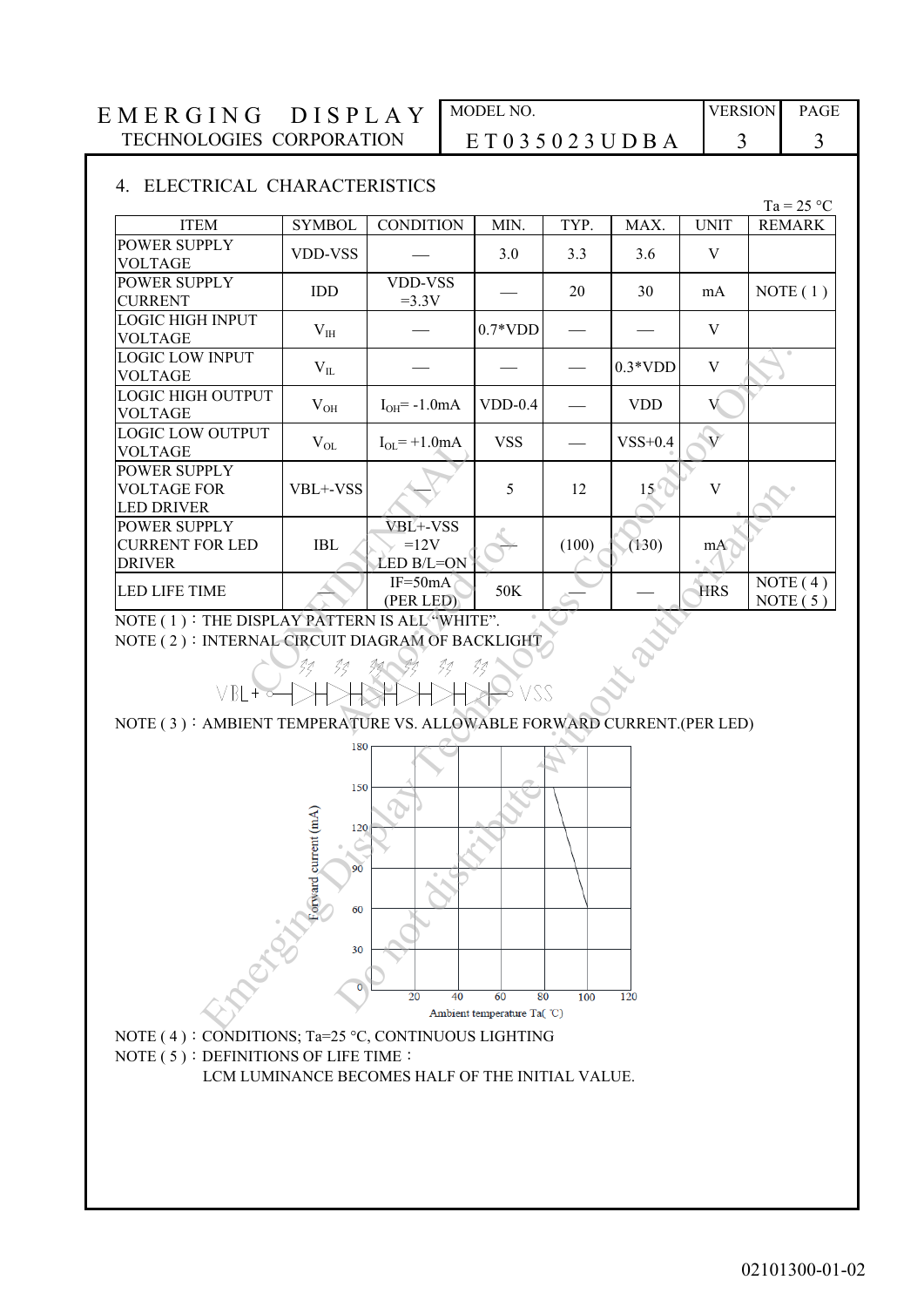# E M E R G I N G D I S P L A Y MODEL NO. VERSION PAGE TECHNOLOGIES CORPORATION E T 0 3 5 0 2 3 U D B A 3 4 5. TIMING CHARACTERISTICS 5.1 PIXEL TIMING ITEM SYMBOL MIN. TYP. MAX. UNIT CLK PULSE DUTY Tclk 40 50 60 % HSYNC WIDTH Thw 2 ─ ─ DCLK  $HSYNC$  PERIOD Th 55 60 65 us VSYNC SETUP TIME TVst  $\begin{array}{ccc} \text{12} & - & - \text{1} & \text{13} \\ \text{14} & \text{12} & \text{13} & \text{14} \\ \text{15} & \text{15} & \text{16} & \text{17} \\ \text{17} & \text{18} & \text{19} & \text{18} \\ \text{19} & \text{19} & \text{19} & \text{19} \\ \text{10} & \text{19} & \text{19} & \text{19} \\ \text{10} & \text{19} & \text{19} & \text{19} \\$ VSYNC HOLD TIME  $\vert$  Tvhd  $\vert$  12  $\vert$   $\vert$   $\vert$  ns HSYNC SETUP TIME  $\left| \begin{array}{ccc} 12 & | & - \end{array} \right|$  and  $\left| \begin{array}{ccc} 12 & | & - \end{array} \right|$ HSYNC HOLD TIME  $\left| \begin{array}{ccc} \text{Thhd} & 12 & | & - \end{array} \right|$ DATA SETUP TIME Tdsu 12 ─ ─ ns  $\overline{D}$ DATA HOLD TIME  $\overline{D}$  and  $\overline{D}$  and  $\overline{D}$  and  $\overline{D}$  and  $\overline{D}$  and  $\overline{D}$  and  $\overline{D}$  and  $\overline{D}$  and  $\overline{D}$  and  $\overline{D}$  and  $\overline{D}$  and  $\overline{D}$  and  $\overline{D}$  and  $\overline{D}$  and  $\overline{D}$  and  $\over$ DE SETUP TIME Tdest 12 ─ ─ ns  $DE HOLD TIME$  Tdehd 12  $\rightarrow$  1 Total Tring<br>
Total Tring<br>
Total Tring<br>
Total Tring<br>
Total Tring<br>
Total Tring<br>
Tring<br>
Tring<br>
Tring<br>
Tring<br>
Tring<br>
Tring<br>
Tring<br>
Tring<br>
Tring<br>
Tring<br>
Tring<br>
Tring<br>
Tring<br>
Tring<br>
Tring<br>
Tring<br>
Tring<br>
Tring<br>
Tring<br>
Tring<br>
Trin The Travel Town The Travel Travel Travel Travel Travel Travel Travel Travel Travel Travel Travel Travel Travel Travel Travel Travel Travel Travel Travel Travel Travel Travel Travel Travel Travel Travel Travel Travel Travel Emerging Display Technologies Corporation Only. The main  $\frac{1}{\sqrt{2}}$ <br>  $\frac{1}{\sqrt{2}}$ <br>  $\frac{1}{\sqrt{2}}$ <br>  $\frac{1}{\sqrt{2}}$ <br>  $\frac{1}{\sqrt{2}}$ <br>  $\frac{1}{\sqrt{2}}$ <br>  $\frac{1}{\sqrt{2}}$ <br>  $\frac{1}{\sqrt{2}}$ <br>  $\frac{1}{\sqrt{2}}$ <br>  $\frac{1}{\sqrt{2}}$ <br>  $\frac{1}{\sqrt{2}}$ <br>  $\frac{1}{\sqrt{2}}$ <br>  $\frac{1}{\sqrt{2}}$ <br>  $\frac{1}{\sqrt{2}}$ <br>  $\frac{1}{\sqrt{2}}$ <br>  $\$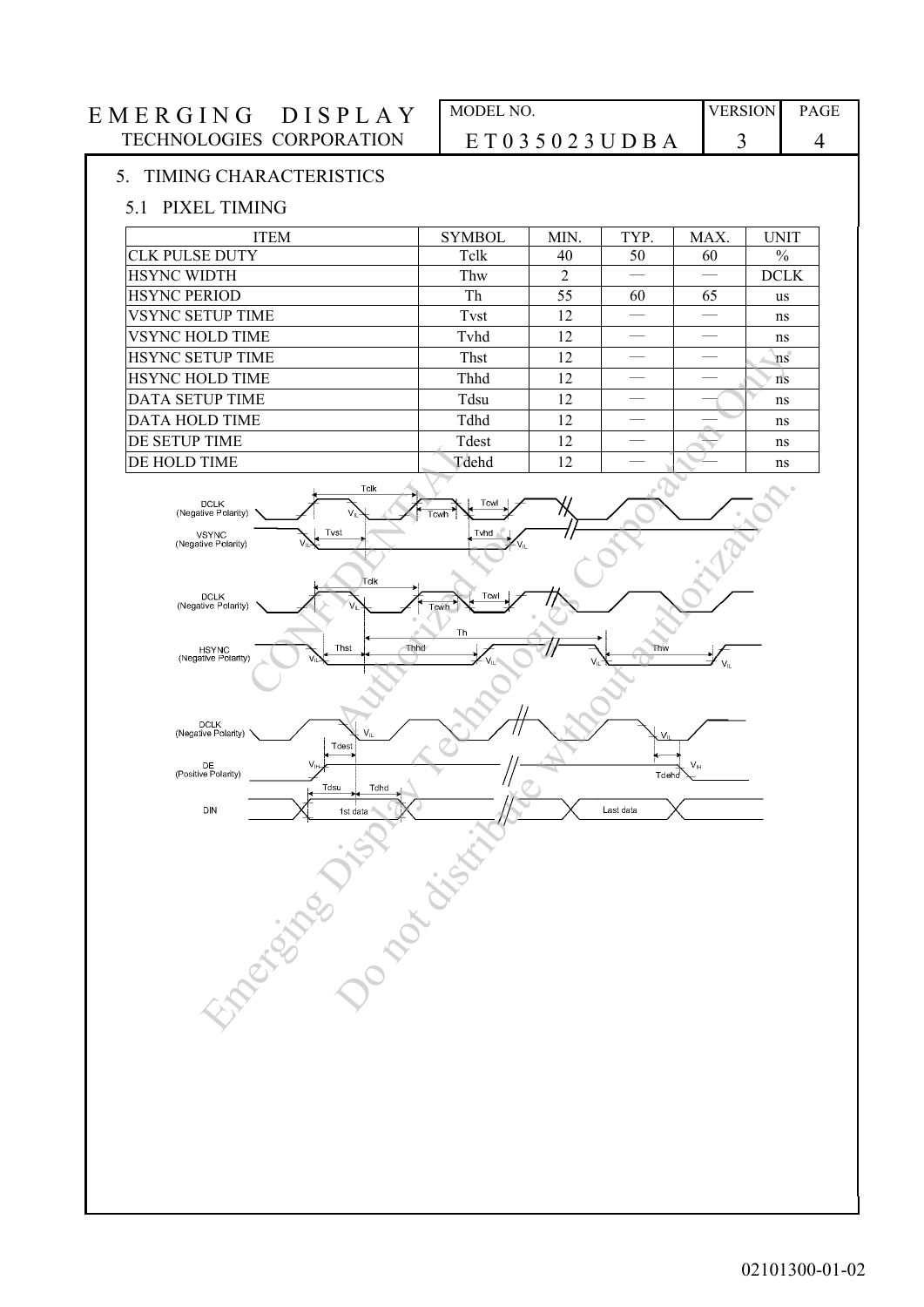### 5.2 PARALLEL 24-bit RGB INPUT TIMING TABLE

|                       | <b>ITEM</b>           | <b>SYMBOL</b>                                                                                                                                                                                                                 | MIN.           | TYP.           | MAX. | <b>UNIT</b>  | <b>NOTE</b>                                                                                             |
|-----------------------|-----------------------|-------------------------------------------------------------------------------------------------------------------------------------------------------------------------------------------------------------------------------|----------------|----------------|------|--------------|---------------------------------------------------------------------------------------------------------|
| <b>DCLK FREQUENCY</b> |                       | Fclk                                                                                                                                                                                                                          | 5              | 6              | 8    | <b>MHz</b>   |                                                                                                         |
| <b>DCLK PERIOD</b>    |                       | Tclk                                                                                                                                                                                                                          | 125            | 167            | 200  | $\rm ns$     |                                                                                                         |
|                       | PERIOD TIME           | Th                                                                                                                                                                                                                            | 325            | 371            | 438  | <b>DCLK</b>  |                                                                                                         |
|                       | <b>DISPLAY PERIOD</b> | Thdisp                                                                                                                                                                                                                        |                | 320            |      | $DCLK$       |                                                                                                         |
| <b>HSYNC</b>          | <b>BACK PORCH</b>     | Thbp                                                                                                                                                                                                                          | 3              | 43             | 43   | <b>DCLK</b>  | <b>SYNC MODE BACK</b><br>PORCH CONTROL BY<br>H BLANKING[7:0]<br><b>SETTING Thbp=</b><br>H BLANKING[7:0] |
|                       | FRONT PORCH           | Thfp                                                                                                                                                                                                                          | $\overline{2}$ | $\,8\,$        | 75   | <b>DCLK</b>  |                                                                                                         |
|                       | <b>PULSE WIDTH</b>    | Thw                                                                                                                                                                                                                           | $\overline{2}$ | $\overline{4}$ | 43   | <b>DCLK</b>  |                                                                                                         |
|                       | PERIOD TIME           | Tv                                                                                                                                                                                                                            | 244            | 260            | 289  | <b>HSYNG</b> |                                                                                                         |
|                       | <b>DISPLAY PERIOD</b> | Tvdisp                                                                                                                                                                                                                        |                | 240            |      | <b>HSYNC</b> |                                                                                                         |
| <b>VSYNC</b>          | <b>BACK PORCH</b>     | Tvbp                                                                                                                                                                                                                          | $\overline{2}$ | 12             | 12   |              | <b>SYNC MODE BACK</b><br>PORCH CONTROL<br>HSYNC BY V BLANKING[7:0]<br>SETTING Tvbp=<br>V BLANKING[7:0]  |
|                       | <b>FRONT PORCH</b>    | Tvfp                                                                                                                                                                                                                          | $\overline{2}$ | 8              | 37   | <b>HSYNC</b> |                                                                                                         |
|                       | PULSE WIDTH           |                                                                                                                                                                                                                               |                |                |      |              |                                                                                                         |
|                       |                       | Cristine of the Control of the Control of the Control of the Control of the Control of the Control of the Control of the Control of the Control of the Control of the Control of the Control of the Control of the Control of |                |                |      |              |                                                                                                         |
|                       |                       |                                                                                                                                                                                                                               |                |                |      |              |                                                                                                         |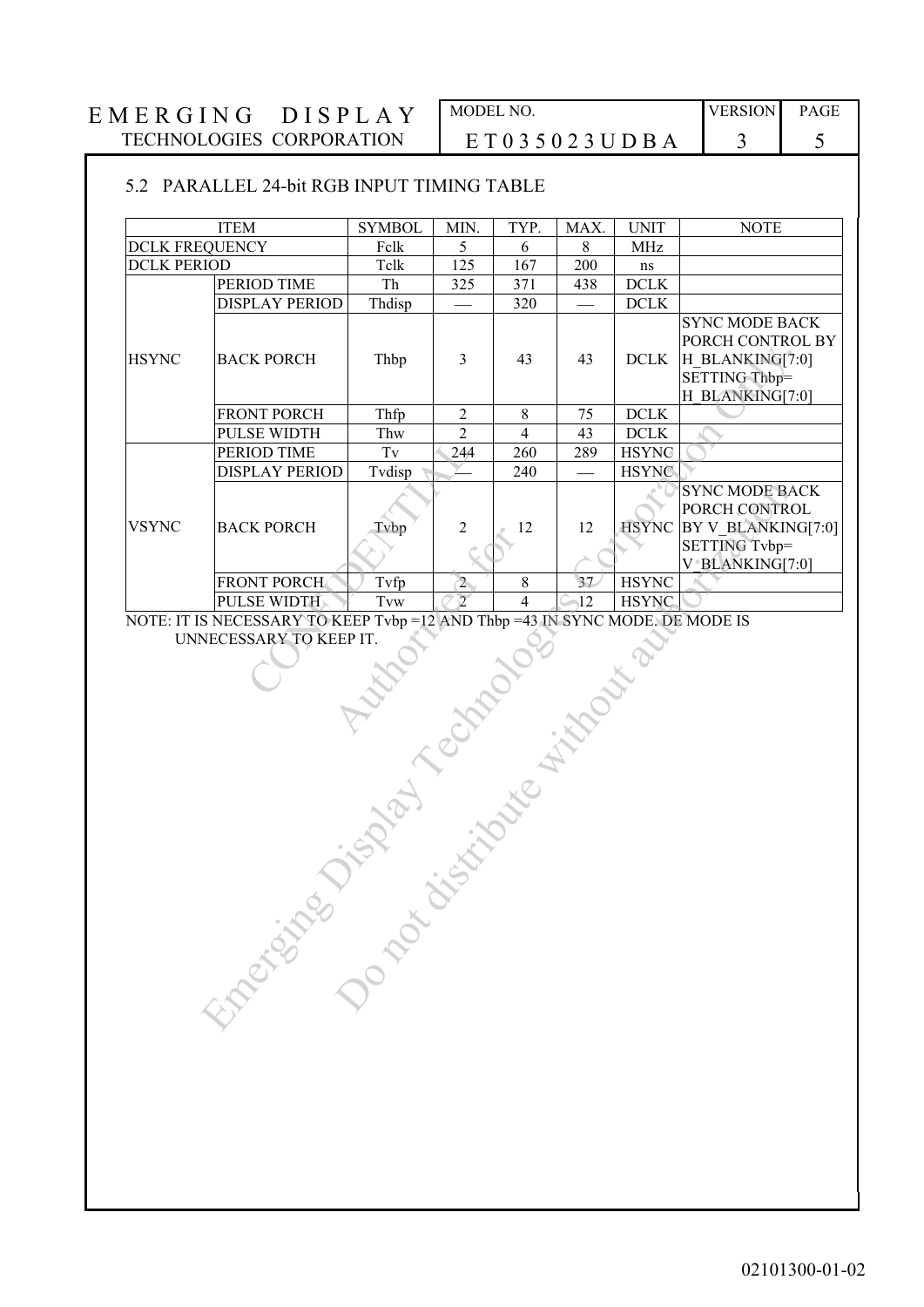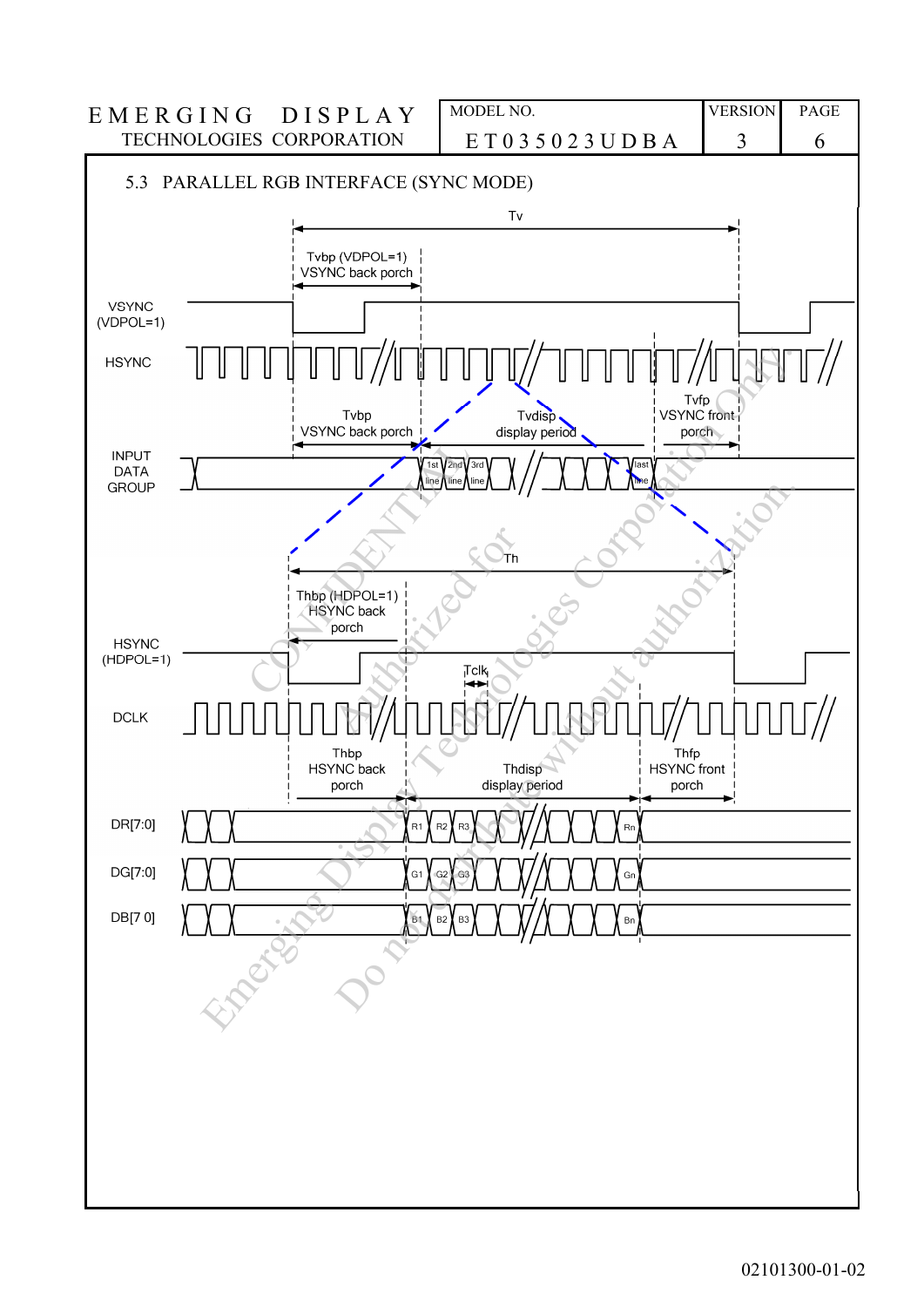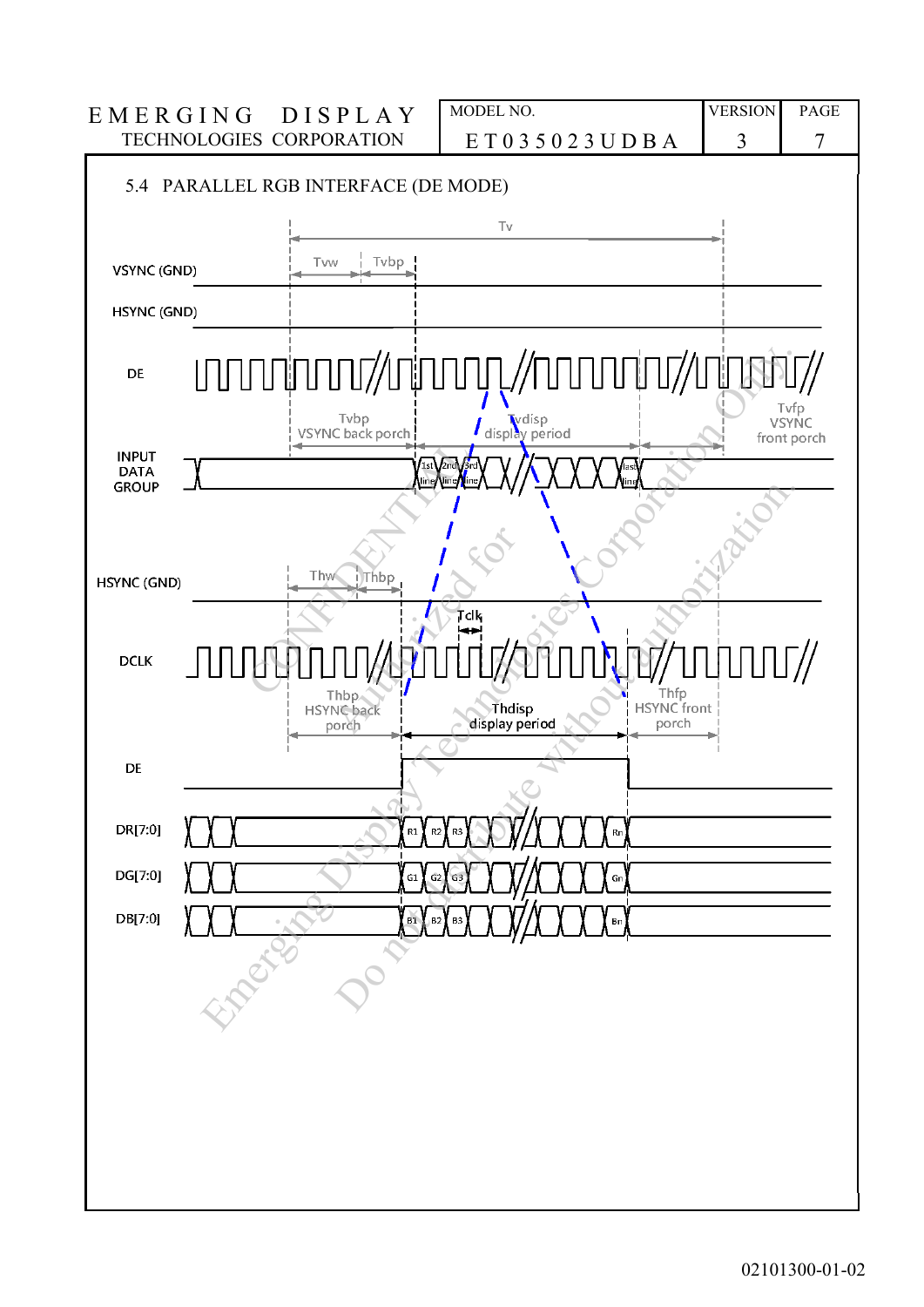### 6. OPTICAL CHARACTERISTICS (NOTE 1)

#### 6.1 OPTICAL CHARACTERISTICS

Ta= $25 \pm 2$ °C ITEM SYMBOL CONDITION MIN. TYP. MAX. UNIT REMARK VIEWING ANGLE  $\theta$ y+  $CR \ge 10$  $\theta$ x=0° 70 80 - deg NOTE ( 2 ) NOTE ( 3 )  $\theta$ y-  $\begin{array}{|c|c|c|c|c|c|c|c|} \hline \end{array}$   $\begin{array}{|c|c|c|c|c|c|} \hline \end{array}$  70 | 80 | — | deg  $\theta$ x+  $\theta$ y=0°  $70 \t 80 \t - \t deg$  $\theta$ x-  $\begin{vmatrix} 0 & 0 \\ 0 & 1 \end{vmatrix}$  70 80  $\begin{vmatrix} 0 & 0 \\ 0 & 0 \end{vmatrix}$  deg CONTRAST RATIO CONTRAST RATIO CR  $\theta$ x=0°,  $\theta$ y=0° 600 | 800 |  $-$  |  $\sim$  NOTE (3) RESPONSE TIME  $T_R$ (rise)  $10^{10}$   $10^{10}$   $10^{10}$   $10^{10}$   $10^{10}$   $10^{10}$  msec NOTE (4)  $T_F$ (fall)  $\vert$  15  $\vert$  30 msec NOTE (4) COLOR OF CIE COORDINATE (CENTER) WHITE Wx  $\theta x=0^\circ$ ,  $\theta y=0^\circ$ VDD-VSS=3.3V VBL+-VSS=12.0V  $\frac{(0.27)}{(0.29)}$   $\frac{(0.32)}{(0.34)}$   $\frac{(0.37)}{(0.39)}$ NOTE ( 5 )  $W_y$  (0.29) (0.34) (0.39) RED Rx (0.60) (0.65) (0.70)<br>  $R_y$  (0.28) (0.33) (0.38) GREEN  $G_X = \begin{bmatrix} 6x \\ 6y \end{bmatrix}$   $\begin{array}{c} \theta x = 0^\circ, \theta y = 0^\circ \\ \theta y = 0^\circ \end{array}$   $\begin{array}{c} (0.27) \\ (0.52) \end{array}$   $\begin{array}{c} (0.32) \\ (0.57) \end{array}$   $\begin{array}{c} (0.37) \\ (0.62) \end{array}$ BLUE Bx VBL+-VSS=12.0V  $(0.09)$   $(0.14)$   $(0.19)$ <br>(0.17)  $(0.17)$ THE BRIGHTNESS OF MODULE(CENTER) B B (800)  $(1000)$   $cd/m^2$ NOTE  $(6)$ THE UNIFORMITY OF MODULE MODULE  $(70)$   $\begin{bmatrix} 0 \\ 0 \end{bmatrix}$   $\begin{bmatrix} 0 \\ 0 \end{bmatrix}$  NOTE (6)  $\begin{tabular}{|c|c|c|} \hline & $T_{\rm F}({\rm fall})$ \\ \hline \multicolumn{1}{|c|}{\text{WHITE}} & \multicolumn{1}{|c|}{\text{Wx}}\\ \hline \multicolumn{1}{|c|}{\text{WHITE}} & \multicolumn{1}{|c|}{\text{Wy}}\\ \hline \multicolumn{1}{|c|}{\text{RED}} & \multicolumn{1}{|c|}{\text{Rx}}\\ \hline \multicolumn{1}{|c|}{\text{RED}} & \multicolumn{1}{|c|}{\text{Gx}}\\ \hline \multicolumn{1}{|c|}{\text{G}} & \multicolumn{1}{|c|}{\text{G$  $\begin{array}{c|c}\n & \text{Ry} \\
\hline\n\text{Gy} & \text{0x=0}^\circ, \text{0y=0}^\circ \\
\hline\n\text{Gy} & \text{VDD-VSS=3.3V} \\
\hline\n\text{Bx} & \text{VBL+VSS=12.0V} \\
\hline\n\text{By} & \text{B} & \text{NDT+VSS=12.0V} \\
\hline\n\text{NTSETUP}: & \text{NTSETUP}: & \text{NTSETUP}: & \text{NTSETUP}: & \text{NTSETUP}: & \text{NTSETUP}: & \text{NTSETUP}: & \text{NTSETUP}: & \text{NTSETUP}:$ STRATIO CR<br>
FITATIO CR<br>
FITATIO CR<br>
DETIME T<sub>RIGINE</sub> Ox-0<sup>y</sup>, 0y-0<sup>y</sup> 50 800 anse NOT<br>
ETIME TRIGINE TRATIO CORPORATION CREATED ON THE CORPORATION CREATED BY<br>
WITH WAY CORPORATION CORPORATION CREATED ON THE CORPORATION ON Wy<br>
Rx<br>
Rx<br>
(0.60) (0.65) (0.70) (0.65) (0.70)<br>
(0.70) (0.65) (0.70) (0.87)<br>
Gy<br>
(0.87) (0.62) (0.87) (0.87) (0.87)<br>
Bx<br>
VBL-CVSS=12.0V (0.09) (0.14) (0.19)<br>
By<br>
(0.07) (0.12) (0.17) –<br>
By<br>
(0.07) (0.12) (0.17) –<br>
By<br>
(0.

NOTE (1): TEST EQUIPMENT SETUP:

AFTER STABILIZING AND LEAVING THE PANEL ALONE AT A GIVEN TEMPERATURE FOR 30 MINUTES. MEASUREMENT SHOULD BE EXECUTED IN A STABLE, WINDLESS, AND DARK ROOM.

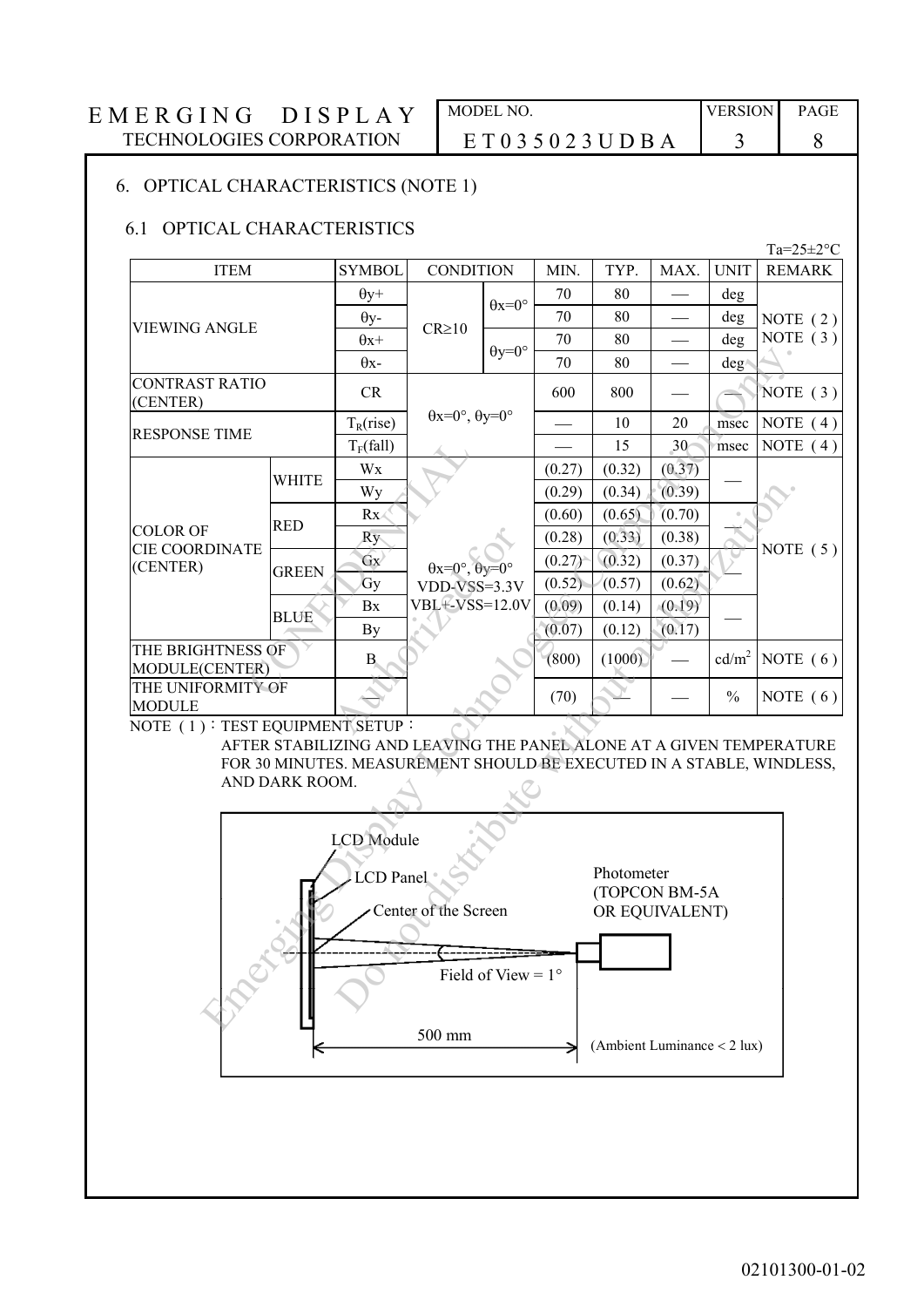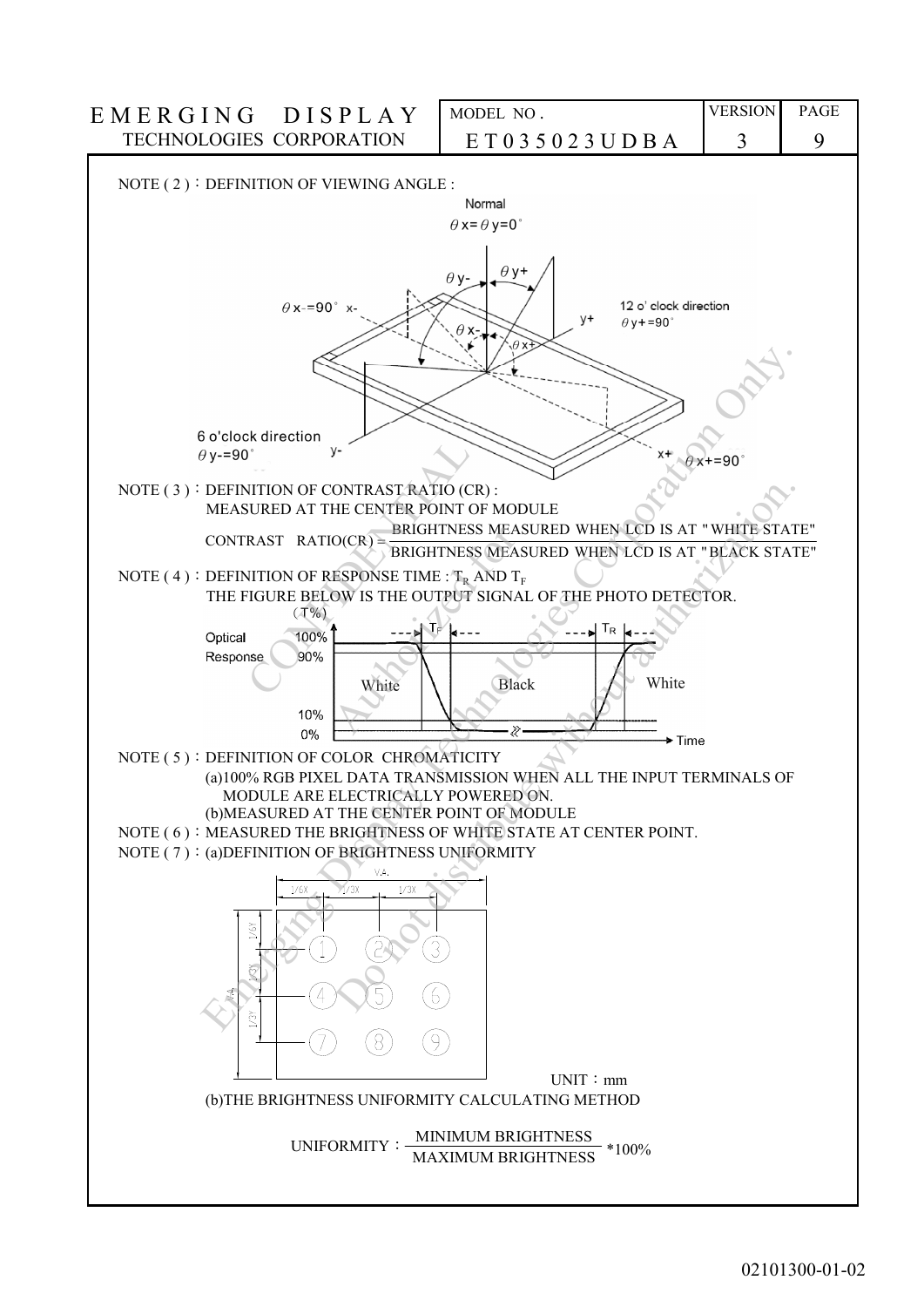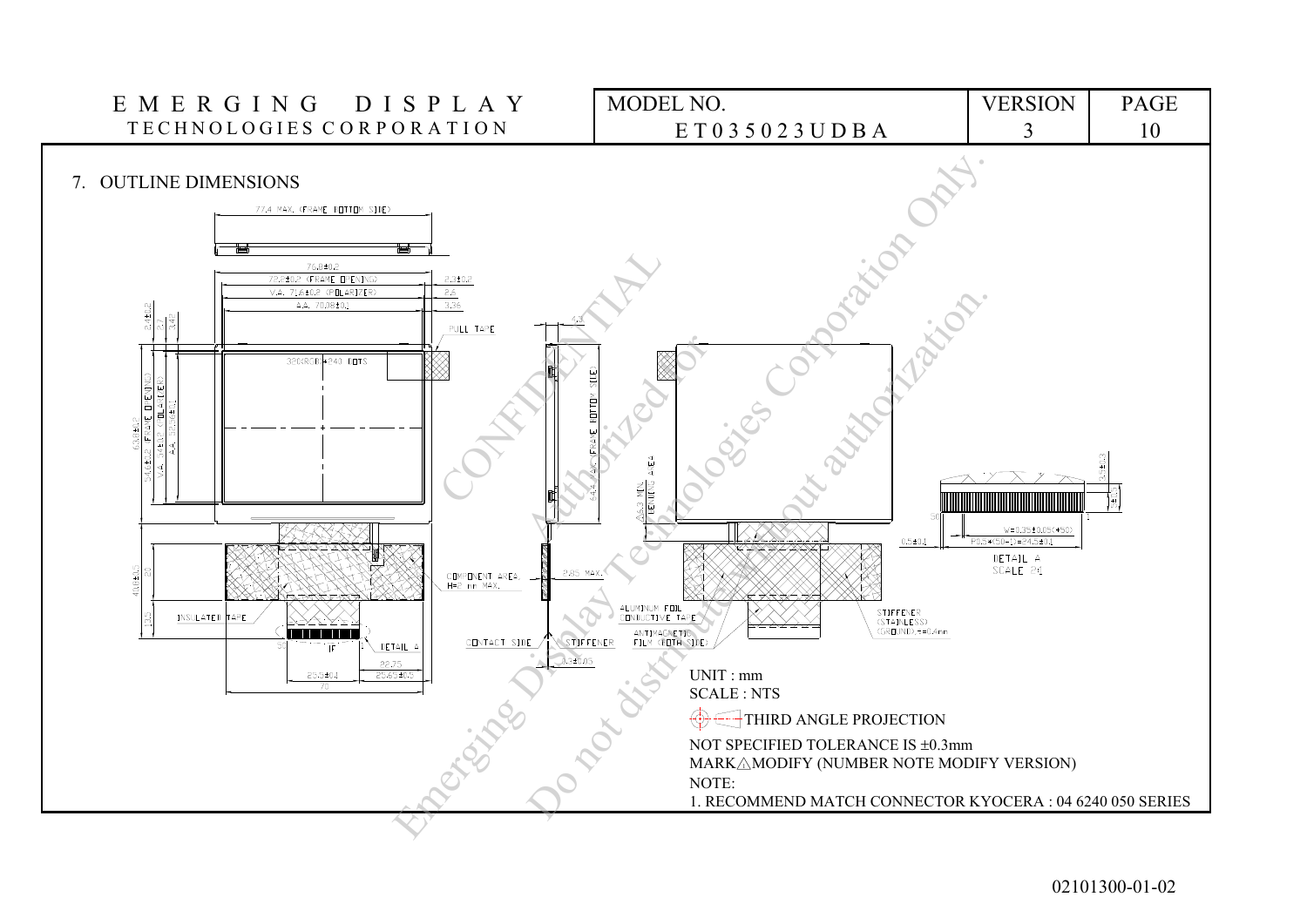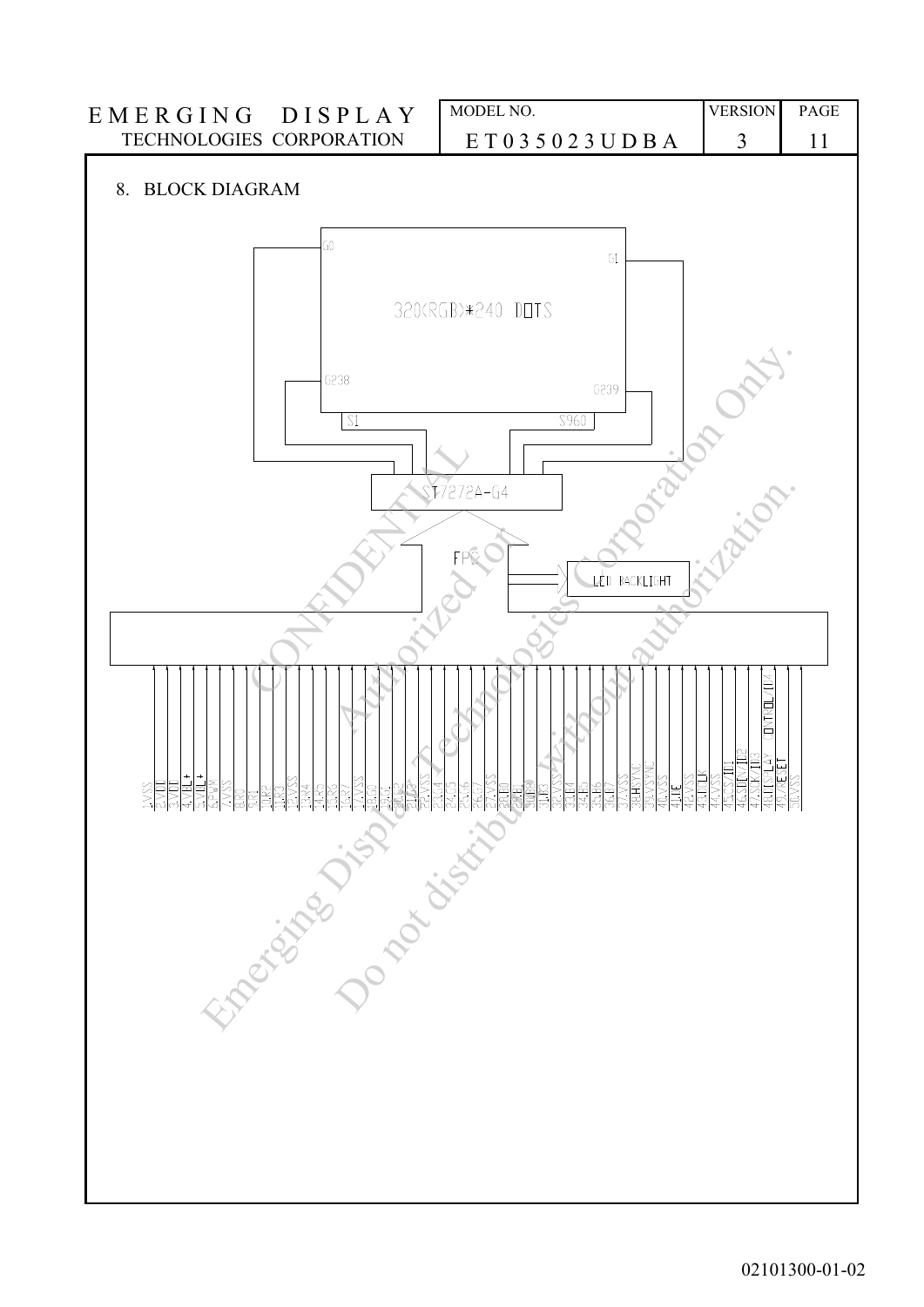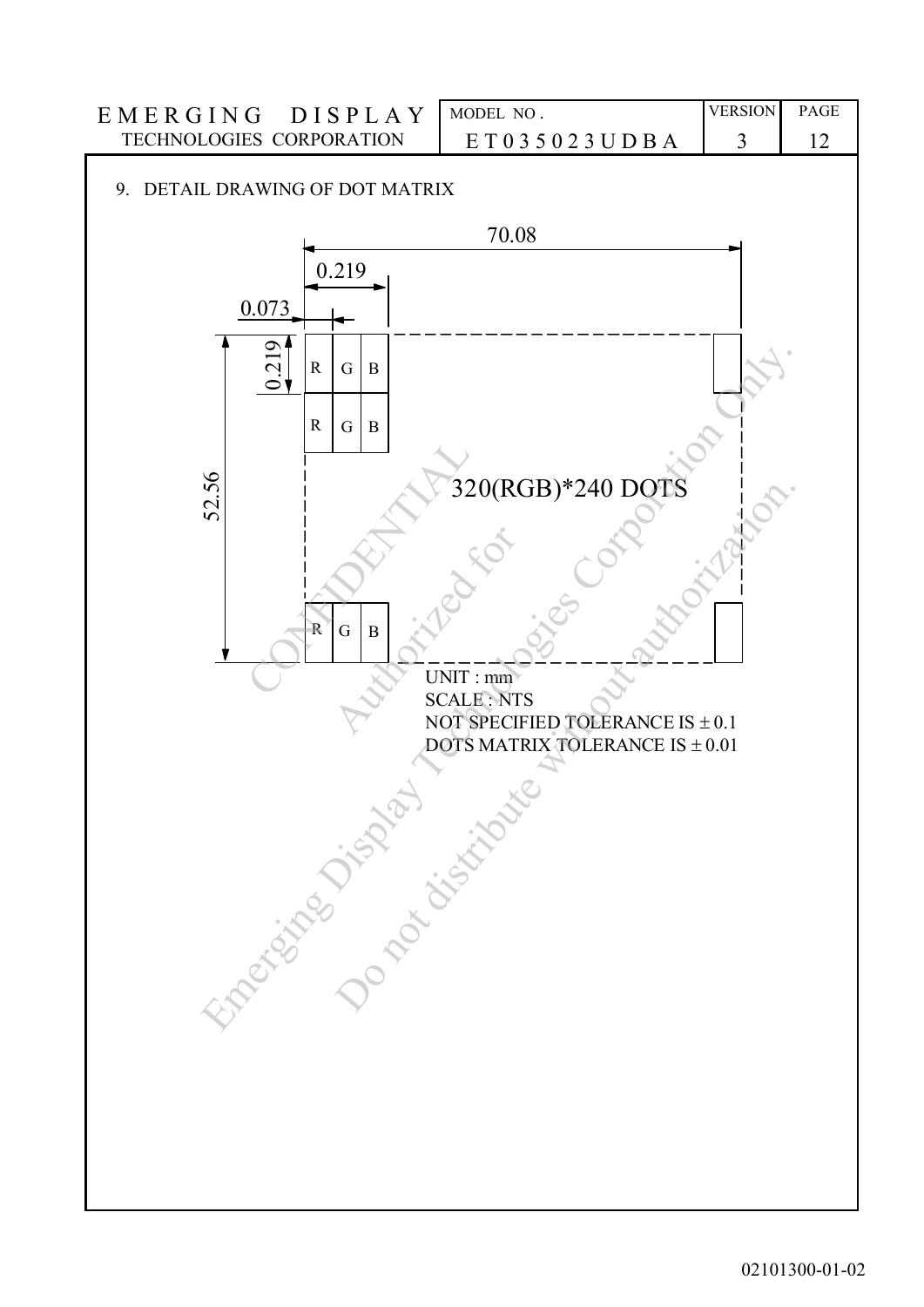# $E M E R G I N G D I S P L A Y$ TECHNOLOGIES CORPORATION

| MODEL NO                | <b>VERSION</b> | <b>PAGE</b> |
|-------------------------|----------------|-------------|
| E T 0 3 5 0 2 3 U D B A |                |             |

# 10. INTERFACE SIGNALS

| PIN NO.        | <b>SYMBOL</b>   | <b>FUNCTION</b>                                                         |                                                                                                                                                       |
|----------------|-----------------|-------------------------------------------------------------------------|-------------------------------------------------------------------------------------------------------------------------------------------------------|
| 1              | <b>VSS</b>      | <b>GROUND</b>                                                           |                                                                                                                                                       |
| $\overline{2}$ | <b>VDD</b>      | POWER FOR DIGITAL CIRCUIT.                                              |                                                                                                                                                       |
| $\overline{3}$ | <b>VDD</b>      | POWER FOR DIGITAL CIRCUIT.                                              |                                                                                                                                                       |
| $\overline{4}$ | $VBL+$          | POWER SUPPLY FOR LED DRIVER CIRCUIT                                     |                                                                                                                                                       |
| 5              | $VBL+$          | POWER SUPPLY FOR LED DRIVER CIRCUIT                                     |                                                                                                                                                       |
| 6              | <b>PWM</b>      | DIMMING CONTROL INPUT FOR BACKLIGHT. DO NOT<br>ALLOW THIS PIN TO FLOAT. |                                                                                                                                                       |
| 7              | <b>VSS</b>      | <b>GROUND</b>                                                           |                                                                                                                                                       |
| $8\,$          | R <sub>0</sub>  | RED DATA.                                                               |                                                                                                                                                       |
| 9              | R1              | RED DATA.                                                               |                                                                                                                                                       |
| 10             | R2              | RED DATA.                                                               |                                                                                                                                                       |
| 11             | R <sub>3</sub>  | RED DATA.                                                               |                                                                                                                                                       |
| 12             | <b>VSS</b>      | <b>GROUND</b>                                                           |                                                                                                                                                       |
| 13             | R <sub>4</sub>  | RED DATA.                                                               |                                                                                                                                                       |
| 14             | R <sub>5</sub>  | RED DATA.                                                               |                                                                                                                                                       |
| 15             | R <sub>6</sub>  | RED DATA.                                                               |                                                                                                                                                       |
| 16             | R7              | RED DATA.                                                               |                                                                                                                                                       |
| 17             | <b>VSS</b>      | <b>GROUND</b>                                                           |                                                                                                                                                       |
| 18             | G <sub>0</sub>  | <b>GREEN DATA.</b>                                                      |                                                                                                                                                       |
| 19             | Gł              | <b>GREEN DATA.</b>                                                      |                                                                                                                                                       |
| 20             | G2              | <b>GREEN DATA.</b>                                                      |                                                                                                                                                       |
| 21             | G3              | <b>GREEN DATA.</b>                                                      |                                                                                                                                                       |
| 22             | <b>VSS</b>      | <b>GROUND</b>                                                           |                                                                                                                                                       |
| 23             | G4              | <b>GREEN DATA.</b>                                                      |                                                                                                                                                       |
| 24             | G <sub>5</sub>  | <b>GREEN DATA.</b>                                                      |                                                                                                                                                       |
| 25             | G <sub>6</sub>  | <b>GREEN DATA.</b>                                                      |                                                                                                                                                       |
| 26             | G7              | <b>GREEN DATA.</b>                                                      |                                                                                                                                                       |
| 27             | <b>VSS</b>      | <b>GROUND</b>                                                           |                                                                                                                                                       |
| 28             | B <sub>0</sub>  | <b>BLUE DATA.</b>                                                       |                                                                                                                                                       |
| 29             | B1              | <b>BLUE DATA.</b>                                                       |                                                                                                                                                       |
| 30             | B2              | <b>BLUE DATA.</b>                                                       |                                                                                                                                                       |
| 31             | B <sub>3</sub>  | <b>BLUE DATA.</b>                                                       |                                                                                                                                                       |
| 32             | <b>VSS</b>      | <b>GROUND</b>                                                           |                                                                                                                                                       |
| 33             | B4 <sup>′</sup> | <b>BLUE DATA.</b>                                                       |                                                                                                                                                       |
| 34             | B5              | <b>BLUE DATA.</b>                                                       |                                                                                                                                                       |
| 35             | B <sub>6</sub>  | <b>BLUE DATA.</b>                                                       |                                                                                                                                                       |
| 36             | B7              | <b>BLUE DATA.</b>                                                       |                                                                                                                                                       |
| 37             | <b>VSS</b>      | <b>GROUND</b>                                                           |                                                                                                                                                       |
| 38             | <b>HSYNC</b>    | HORIZONTAL SYNC SIGNAL                                                  | MODE SELECTION<br><b>DCLK</b><br><b>HSYNC</b><br><b>VSYNC</b><br>$\rm{DE}$                                                                            |
| 39             | <b>VSYNC</b>    | VERTICAL SYNC SIGNAL                                                    | <b>SYNC MODE</b><br><b>INPUT</b><br><b>INPUT</b><br><b>INPUT</b><br><b>VSS</b><br>DE MODE<br><b>INPUT</b><br><b>VSS</b><br><b>VSS</b><br><b>INPUT</b> |
|                | <b>VSS</b>      | <b>GROUND</b>                                                           |                                                                                                                                                       |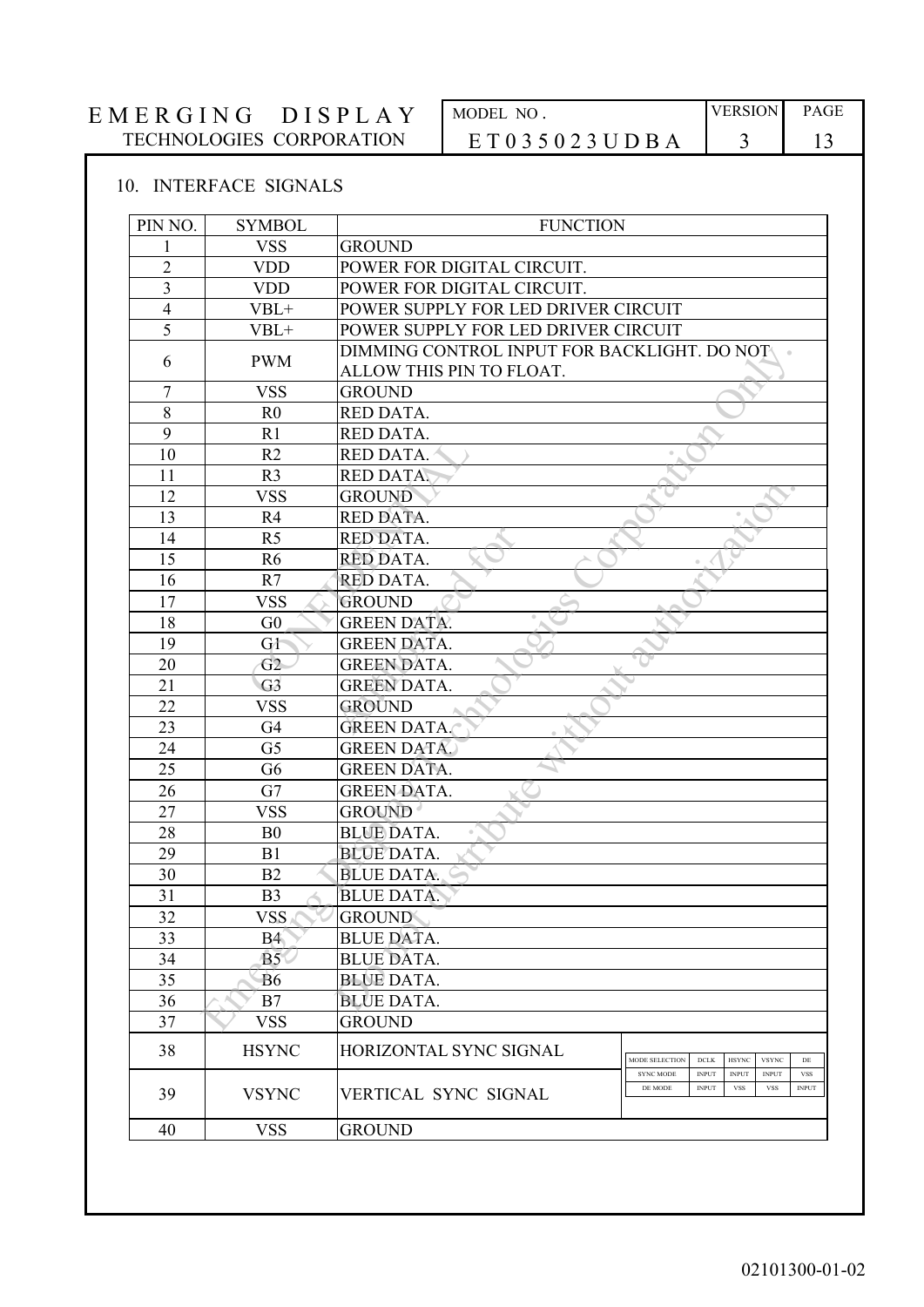| PIN NO. | <b>SYMBOL</b>                 | <b>FUNCTION</b>                                                                                                                                              |                                    |                              |                              |                              |                            |
|---------|-------------------------------|--------------------------------------------------------------------------------------------------------------------------------------------------------------|------------------------------------|------------------------------|------------------------------|------------------------------|----------------------------|
| 41      | DE                            | <b>DATA ENABLE</b>                                                                                                                                           | MODE SELECTION<br><b>SYNC MODE</b> | $DCLK$<br><b>INPUT</b>       | <b>HSYNC</b><br><b>INPUT</b> | <b>VSYNC</b><br><b>INPUT</b> | $\rm{DE}$<br><b>VSS</b>    |
| 42      | <b>VSS</b>                    | <b>GROUND</b>                                                                                                                                                | DE MODE                            | <b>INPUT</b>                 | <b>VSS</b>                   | <b>VSS</b>                   | <b>INPUT</b>               |
|         |                               |                                                                                                                                                              | MODE SELECTION                     | <b>DCLK</b>                  | <b>HSYNC</b>                 | <b>VSYNC</b>                 | DE                         |
| 43      | <b>DCLK</b>                   | DOT DATA CLOCK                                                                                                                                               | <b>SYNC MODE</b><br>DE MODE        | <b>INPUT</b><br><b>INPUT</b> | <b>INPUT</b><br><b>VSS</b>   | <b>INPUT</b><br><b>VSS</b>   | <b>VSS</b><br><b>INPUT</b> |
| 44      | <b>VSS</b>                    | <b>GROUND</b>                                                                                                                                                |                                    |                              |                              |                              |                            |
| 45      | CS/ID1                        | CS FOR LCM-DRIVER SPI-PORT/ID1(SIZE INFO, NOT USED)                                                                                                          |                                    |                              |                              |                              |                            |
| 46      | SDIN/ID2                      | SDIN FOR LCM-DRIVER SPI-PORT/ID2(SIZE INFO, PULL LOW<br>TO VSS, INTERNAL: 10ΚΩ)                                                                              |                                    |                              |                              |                              |                            |
| 47      | SCK/ID3                       | SCK FOR LCM-DRIVER SPI-PORT/ID3(SIZE INFO, PULL LOW<br>TO VSS, INTERNAL:10ΚΩ)                                                                                |                                    |                              |                              |                              |                            |
| 48      | <b>DISPLAY</b><br>CONTROL/ID4 | DISPLAY/ID4(SIZE INFO, NOT USED)                                                                                                                             |                                    |                              |                              |                              |                            |
| 49      | /RESET                        | <b>GLOBAL RESET(LOW ACTIVE).</b>                                                                                                                             |                                    |                              |                              |                              |                            |
| 50      | <b>VSS</b>                    | <b>GROUND</b>                                                                                                                                                |                                    |                              |                              |                              |                            |
|         |                               | TFT LCD<br>$\frac{1}{1}$ 3.3V                                                                                                                                |                                    |                              |                              |                              |                            |
|         |                               | <b>VSS</b><br>VBL-<br><b>LED DRIVER</b><br>12V<br><b>CIRCUIT</b>                                                                                             |                                    |                              |                              |                              |                            |
|         |                               | <b>VSS</b><br><b>PWM</b>                                                                                                                                     |                                    |                              |                              |                              |                            |
|         |                               | NOTE (1): ADJUST THE PWM SIGNAL IN ORDER TO CONTROL LED BACKLIGHT'S<br>BRIGHTNESS. THE HIGHER THE DUTY CYCLE, THE HIGHER THE BRIGHTNESS<br><b>LUMIN ANCE</b> |                                    |                              |                              |                              |                            |
|         |                               | <b>LUMIN ANCE</b><br><b>BRIGHT</b><br><b>LUMIN ANCE</b><br><b>DARK</b><br>$\blacktriangleright$ DUTY                                                         |                                    |                              |                              |                              |                            |
|         |                               | $DUTY(0\%)$<br>DUTY(100%)                                                                                                                                    |                                    |                              |                              |                              |                            |
|         | $F=15±5$ KHz<br>3.3V          | NOTE (2): PWM SIGNAL=0~3.3V , OPERATION FREQUENCY : 15±5KHz                                                                                                  |                                    |                              |                              |                              |                            |
|         |                               | <b>DMIN</b><br>$f_{\text{PWM}}(Hz)$<br>$10.0k \le f \le 15.0k$<br>1.50%                                                                                      | <b>DMAX</b><br>100%                |                              |                              |                              |                            |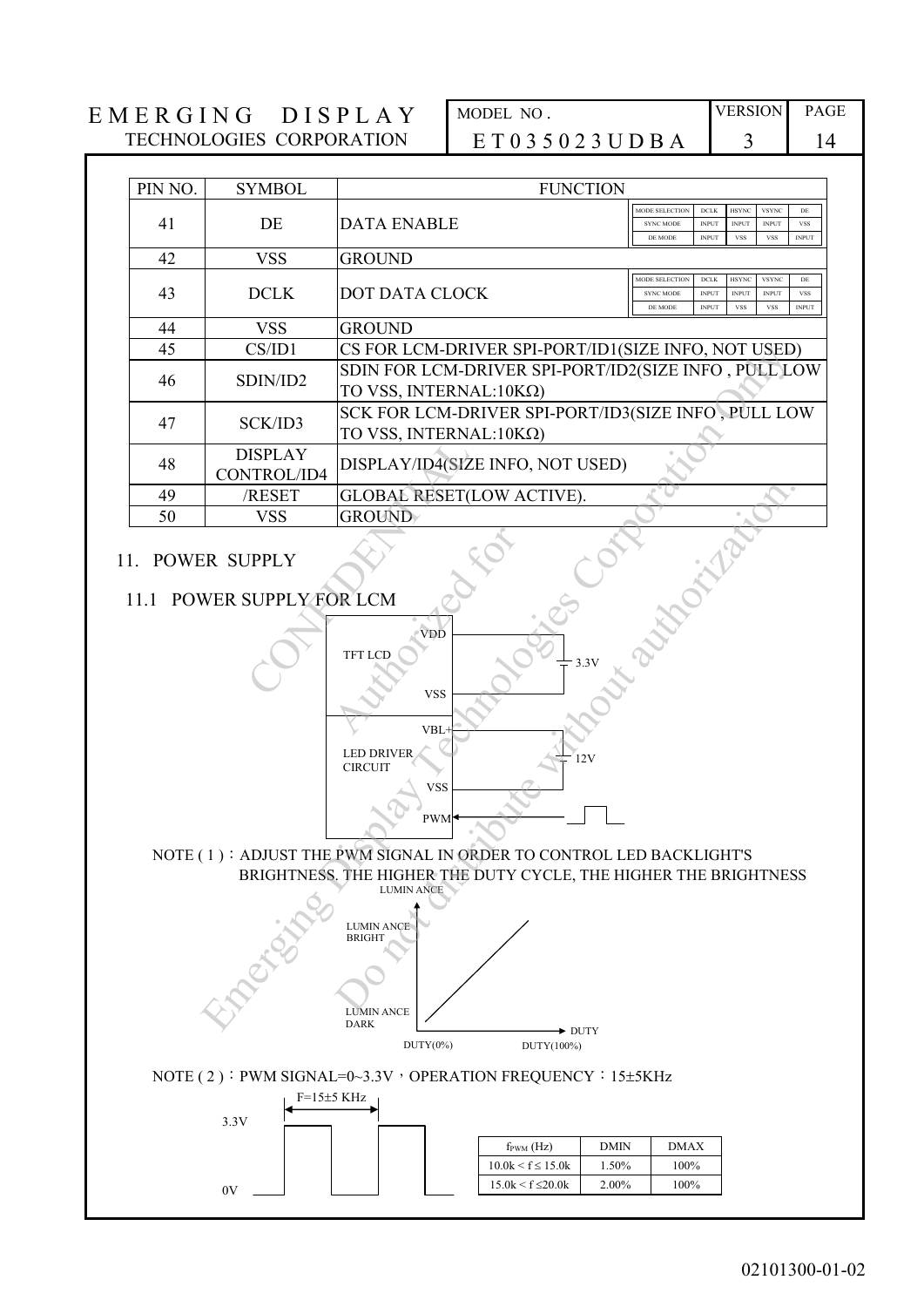# E M E R G I N G D I S P L A Y MODEL NO. VERSION PAGE TECHNOLOGIES CORPORATION E T 0 3 5 0 2 3 U D B A 3 15 12. INSPECTION CRITERIA 12.1 APPLICATION THIS INSPECTION STANDARD IS TO BE APPLIED TO THE LCD MODULE DELIVERED FROM EMERGING DISPLAY TECHNOLOGIES CORP.( E.D.T ) TO **CUSTOMERS** 12.2 INSPECTION CONDITIONS 12.2.1 (1)OBSERVATION DISTANCE: 45±5cm (2) VIEWING ANGLE:  $\pm 45^\circ$ 45 (FOR SECTION WITHIN VIEWING AREA), REFER TO FIG.A 90° (FOR SECTION OUTSIDE OF VIEWING AREA), REF TO FIG.B PERPENDICULAR TO MODULE SURFACE VIEWING ANGLE SHOULD BE SMALLER THAN 45  $45^\circ$  45° FIG.A 90 FIG.B VIEW ARE THE INSPECTION CRITERIA IS ACCORDING TO LINE OF SIGHT. INSPECTION SHALL BE MADE WITHIN THE HALF SECTION OF THE VIEWING CONE GENERATED BY LINE SEGMENT OF 45° WITH RESPECT TO THE VERTICAL AXIS FROM CENTER VERTEX OF LCD, THE FLUORESCENT LAMP AND THE CONE AXIS MUST BE PERPENDICULAR TO THE LCD SURFACE. IF THE DEFECTS ARE OUTSIDE OF VIEWING AREA, IT SHALL BE INSPECTED BY 90 WITH RESPECT TO THE VERTICAL AXIS FROM EDGE OF VIEWING AREA. 12.2.2 ENVIRONMENT CONDITIONS: AMBIENT TEMPERATURE 25±5°C AMBIENT HUMIDITY 65 ± 20%RH AMBIENT ILLUMINATION COSMETIC INSPECTION 600~800 lux FUNCTIONAL INSPECTION 300~500 lux INSPECTION TIME 10 secs 12.2.3 INSPECTION LOT QUANTITY PER DELIVERY LOT FOR EACH MODEL 12.2.4 INSPECTION METHOD A SAMPLING INSPECTION SHALL BE MADE ACCORDING TO THE FOLLOWING PROVISIONS TO JUDGE THE ACCEPTABILITY PERPENDICULAR TO MOD V EMERICAN DISTANCE : 45±5cm<br>
(2) VEWING ANGLE : 145°C<br>
(2) VEWING ANGLE : 145°C<br>
167 GR SECTION OUTSIDE OF VIEWING AREA), REFER TO FIG. A<br>
90° (FOR SECTION OUTSIDE OF VIEWING AREA), REF. TO FIG. B<br>
PERPENDICULAR TO MODULE DE CONDITIONS<br>
THE HALF SECTION OF THE VERTICAL AND FROM THE VERTICAL AND THE CORPORATION OF THE VERTICAL AND THE CONDITIONS CONDITION OF THE VERTICAL AXIS FROM CENTER VERTICAL AND THE CONDITIONS OF THE VERTICAL AND THE CO

(a)APPLICABLE STANDARD:

ANSI/ ASQ Z1.4 NORMAL INSPECTION LEVEL II

(b)AQL:MAJOR DEFECT:AQL 0.65

MINOR DEFECT: AOL 1.0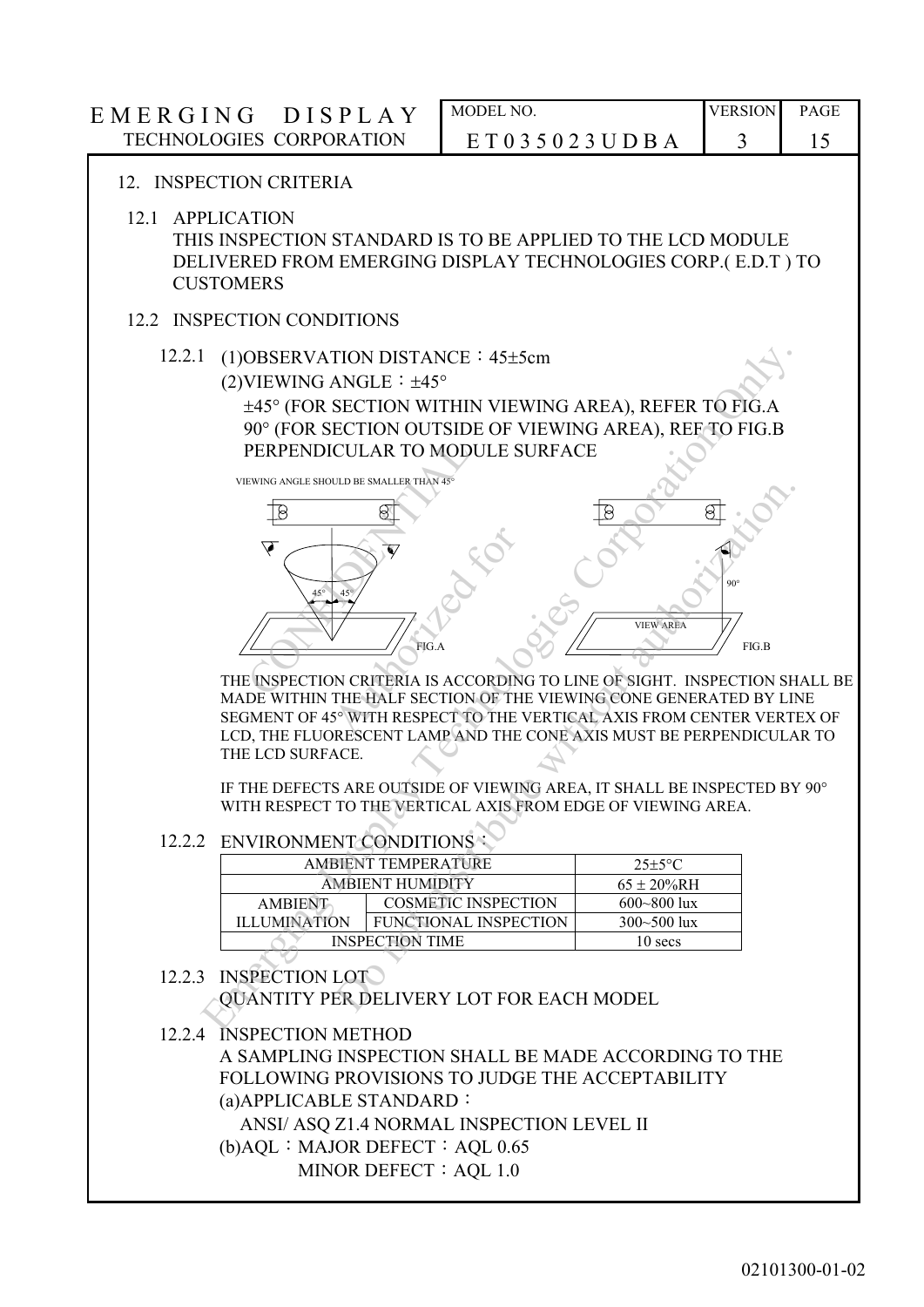| E M E R G I N G<br><b>IDISPLA</b> | MODEL NO.               | <b>VERSION</b> | <b>PAGE</b> |
|-----------------------------------|-------------------------|----------------|-------------|
| TECHNOLOGIES CORPORATION          | E T 0 3 5 0 2 3 U D B A |                |             |

# 12.3 INSPECTION STANDARDS

# 12.3.1 VISUAL DEFECTS CLASSIFICATION

| TYPE OF DEFECT      | <b>INSPECTION ITEM</b>                                                                         | <b>DEFECT FEATURE</b>                                                                                                                                                                                                                                                                                                                                             | <b>AQL</b> |
|---------------------|------------------------------------------------------------------------------------------------|-------------------------------------------------------------------------------------------------------------------------------------------------------------------------------------------------------------------------------------------------------------------------------------------------------------------------------------------------------------------|------------|
|                     | 1.DISPLAY ON                                                                                   | · DEFECT TO MISS SPECIFIED<br>DISPLAY FUNCTION, FOR ALL<br>AND SPECIFIED DOTS<br>EX: DISCONNECTION, SHORT<br><b>CIRCUIT ETC</b>                                                                                                                                                                                                                                   |            |
| <b>MAJOR DEFECT</b> | 2.BACKLIGHT                                                                                    | $\bullet$ NO LIGHT<br>· FLICKERING AND OTHER<br>ABNORMAL ILLUMINATION                                                                                                                                                                                                                                                                                             | 0.65       |
|                     | 3.DIMENSIONS                                                                                   | · SUBJECT TO INDIVIDUAL<br><b>ACCEPTANCE SPECIFICATIONS</b>                                                                                                                                                                                                                                                                                                       |            |
| <b>MINOR DEFECT</b> | <b>1.DISPLAY ZONE</b><br><b>2.BEZEL ZONE</b><br>3.SOLDERING<br><b>4.DISPLAY ON</b><br>(ALL ON) | · BLACK/WHITE SPOT<br>· BUBBLES ON POLARIZER<br>· NEWTON RING<br>· BLACK/WHITE LINE<br>$\bullet$ SCRATCH<br>· CONTAMINATION<br>· LEVER COLOR SPREAD<br>$\bullet$ STAINS<br>· SCRATCHES<br>· FOREIGN MATTER<br>· INSUFFICIENT SOLDER<br>· SOLDERED IN INCORRECT<br><b>POSITION</b><br>· CONVEX SOLDERING SPOT<br>· SOLDER BALLS<br>· SOLDER SCRAPS<br>· LIGHT LINE | 1.0        |
| EXPERIS             | Doct                                                                                           |                                                                                                                                                                                                                                                                                                                                                                   |            |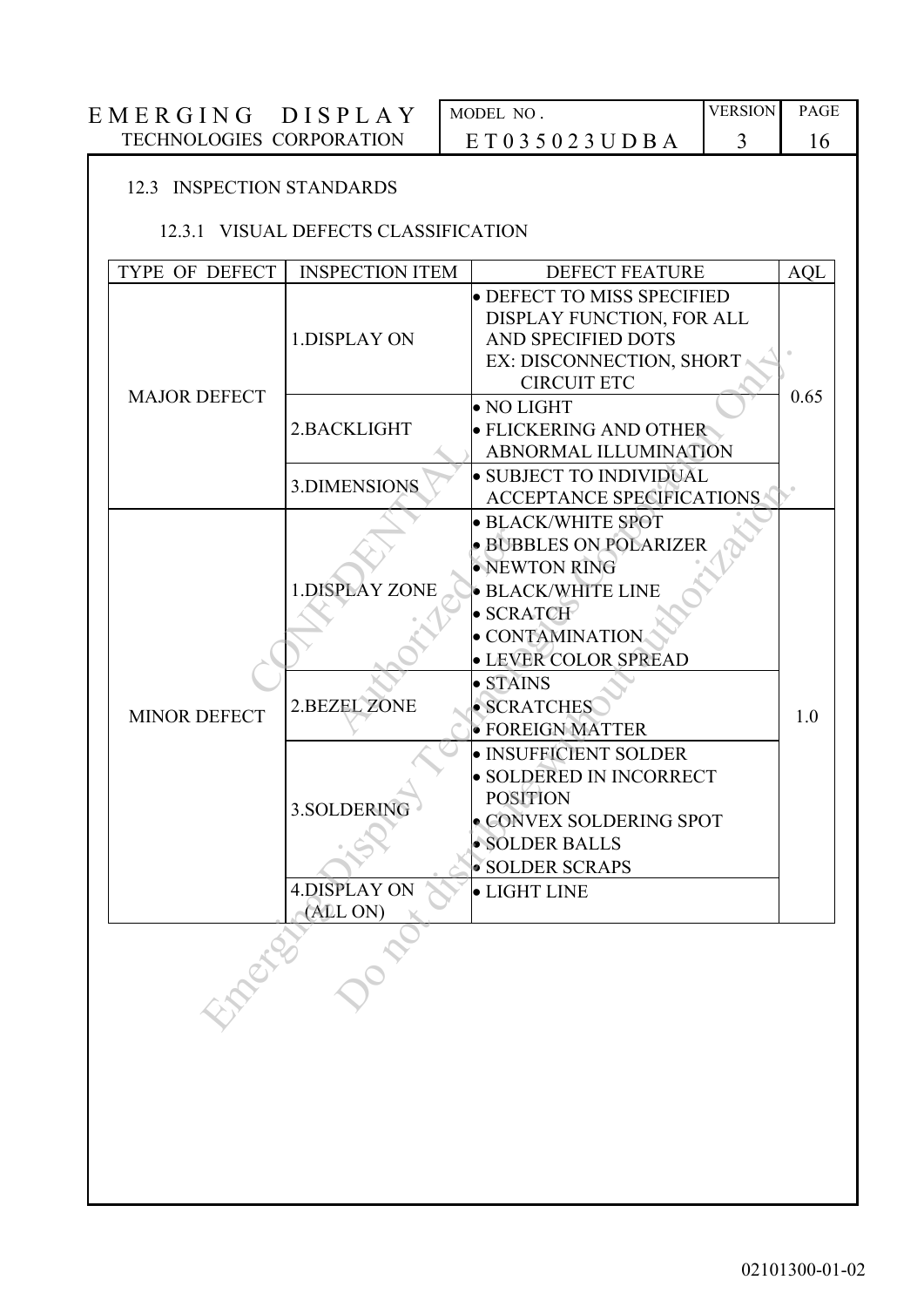# E M E R G I N G D I S P L A Y MODEL NO. TECHNOLOGIES CORPORATION E T 0 3 5 0 2 3 U D B A 3 17 TECHNOLOGIES CORPORATION  $ET 0 3 5 0 2 3 U D B A$  3 17

# 12.3.2 MODULE DEFECTS CLASSIFICATION

| NO. | <b>ITEM</b>                                                                                                                                                    |                                                                                                                                                                                                                                                                                                                                                                                                                                                                                                                                                                        | <b>CRITERIA</b>                                                   |  |
|-----|----------------------------------------------------------------------------------------------------------------------------------------------------------------|------------------------------------------------------------------------------------------------------------------------------------------------------------------------------------------------------------------------------------------------------------------------------------------------------------------------------------------------------------------------------------------------------------------------------------------------------------------------------------------------------------------------------------------------------------------------|-------------------------------------------------------------------|--|
| 1   | <b>DISPLAY ON</b><br><b>INSPECTION</b>                                                                                                                         | (1) INCORRECT PATTERN<br>(2) MISSING SEGMENT<br>(3) DIM SEGMENT<br>(4) OPERATING VOLTAGE BEYOND SPEC                                                                                                                                                                                                                                                                                                                                                                                                                                                                   |                                                                   |  |
| 2   | <b>OVERALL</b><br><b>DIMENSIONS</b>                                                                                                                            | (1) OVERALL DIMENSION BEYOND SPEC                                                                                                                                                                                                                                                                                                                                                                                                                                                                                                                                      |                                                                   |  |
| 3   | <b>DOT DEFECT</b>                                                                                                                                              | (1) INSPECTION PATTERN: FULL WHITE, FULL BLACK, RED, GREEN<br>AND BLUE SCREENS.<br>(2)<br><b>ITEMS</b><br><b>BRIGHT DOT</b><br><b>DARK DOT</b><br>TOTAL BRIGHT AND DARK DOTS<br>NOTE:<br>1. THE DEFINITION OF DOT:<br>THE SIZE OF A DEFECTIVE DOT OVER 1/2 OF WHOLE DOT IS<br>REGARDED AS ONE DEFECTIVE DOT.<br>2. BRIGHT DOT:<br>DOTS APPEAR BRIGHT AND UNCHANGED IN SIZE IN WHICH LCD<br>PANEL IS DISPLAYING UNDER BLACK PATTERN.<br>3. DARK DOT:<br>DOTS APPEAR DARK AND UNCHANGED IN SIZE IN WHICH LCD<br>PANEL IS DISPLAYING UNDER PURE RED, GREEN, BLUE PICTURE. | <b>ACCEPTABLE COUNT</b><br>$N \leq 2$<br>$N \leq 3$<br>$N \leq 4$ |  |
| 4   | <b>FOREIGN</b><br><b>BLACK/WHITE/</b><br><b>BRIGHT LINE/</b><br><b>SCRATCH</b><br>OF VIEWING AREA                                                              | LENGTH: L<br>WIDTH: W<br>$L \leq 0.3$<br>$W \leq 0.05$<br>$0.3 < L \leq 3.0$<br>$0.05 < W \leq 0.1$<br>3.0 < L<br>0.1 < W<br>WIDTH: W mm, LENGTH: L mm                                                                                                                                                                                                                                                                                                                                                                                                                 | PERMISSIBLE NO.<br><b>IGNORE</b><br>$\overline{4}$<br><b>NONE</b> |  |
| 5   | <b>FOREIGN MATTER \</b><br><b>BLACK SPOTS</b><br>WHITE SPOTS \ DENT<br><b>INCLUDING LIGHT</b><br><b>LEAKAGE DUE TO</b><br>POLARIZING PLATES<br>PINHOLES, ETC.) | <b>AVERAGE DIAMETER (mm): D</b><br>$D \leq 0.15$<br>$0.15 < D \le 0.5$<br>0.5 < D<br>NOTE : DIAMETER $D=(a+b)/2$<br>b                                                                                                                                                                                                                                                                                                                                                                                                                                                  | NUMBER OF PIECES PERMITTED<br><b>IGNORE</b><br>4<br><b>NONE</b>   |  |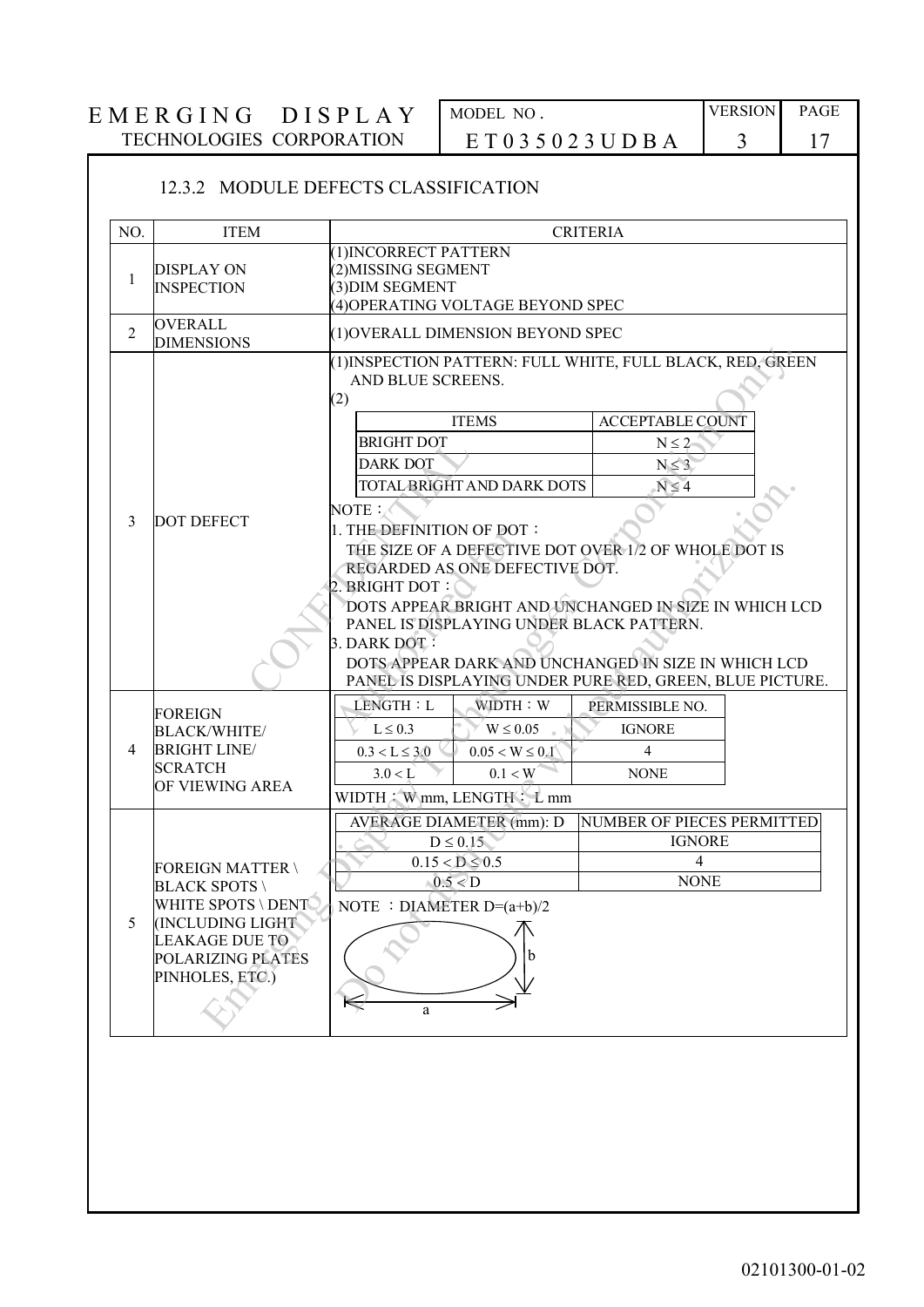| MODEL NO . |                     |  |  |  |
|------------|---------------------|--|--|--|
|            | E T 0 3 5 0 2 3 U I |  |  |  |

| NO.                                                                                                              | <b>ITEM</b>                                                                                                | <b>CRITERIA</b>                                                                                                                                                                                                                                                                                                                                                                                                                                                                                                                                                                                         |                                                        |                  |  |
|------------------------------------------------------------------------------------------------------------------|------------------------------------------------------------------------------------------------------------|---------------------------------------------------------------------------------------------------------------------------------------------------------------------------------------------------------------------------------------------------------------------------------------------------------------------------------------------------------------------------------------------------------------------------------------------------------------------------------------------------------------------------------------------------------------------------------------------------------|--------------------------------------------------------|------------------|--|
|                                                                                                                  |                                                                                                            |                                                                                                                                                                                                                                                                                                                                                                                                                                                                                                                                                                                                         | <b>AVERAGE DIAMETER</b>                                | NUMBER OF PIECES |  |
|                                                                                                                  |                                                                                                            |                                                                                                                                                                                                                                                                                                                                                                                                                                                                                                                                                                                                         | (mm) : D                                               | <b>PERMITTED</b> |  |
|                                                                                                                  |                                                                                                            | <b>BUBBLE ON THE</b>                                                                                                                                                                                                                                                                                                                                                                                                                                                                                                                                                                                    | $D \leq 0.25$                                          | <b>IGNORE</b>    |  |
|                                                                                                                  |                                                                                                            | <b>POLARIZER</b>                                                                                                                                                                                                                                                                                                                                                                                                                                                                                                                                                                                        | $0.25 < D \le 0.5$                                     | $N \leq 5$       |  |
|                                                                                                                  |                                                                                                            |                                                                                                                                                                                                                                                                                                                                                                                                                                                                                                                                                                                                         | 0.5 < D                                                | <b>NONE</b>      |  |
|                                                                                                                  |                                                                                                            | DIRT / DENT /                                                                                                                                                                                                                                                                                                                                                                                                                                                                                                                                                                                           | D < 0.25                                               | <b>IGNORE</b>    |  |
|                                                                                                                  |                                                                                                            | <b>SURFACE STAINS</b>                                                                                                                                                                                                                                                                                                                                                                                                                                                                                                                                                                                   | $0.25 < D \le 0.35$                                    | $N \leq 3$       |  |
|                                                                                                                  |                                                                                                            |                                                                                                                                                                                                                                                                                                                                                                                                                                                                                                                                                                                                         | 0.35 < D                                               | <b>NONE</b>      |  |
|                                                                                                                  |                                                                                                            |                                                                                                                                                                                                                                                                                                                                                                                                                                                                                                                                                                                                         | D < 0.1                                                | <b>IGNORE</b>    |  |
|                                                                                                                  |                                                                                                            | CF FAIL / SPOT                                                                                                                                                                                                                                                                                                                                                                                                                                                                                                                                                                                          | $0.1 < D \leq 0.3$                                     | $N \leq 3$       |  |
|                                                                                                                  | <b>BUBBLES OF</b><br><b>POLARIZER</b>                                                                      |                                                                                                                                                                                                                                                                                                                                                                                                                                                                                                                                                                                                         | 0.3 < D                                                | <b>NONE</b>      |  |
|                                                                                                                  | <b>CF FAIL</b>                                                                                             | ON ACTIVE DISPLAY AREA. THE DEFECT OF POLARIZER<br><b>/SURFACE STAINS/</b><br>BUBBLE SHALL BE IGNORED IF THE POLARIZER BUBBLE<br>APPEARS ON THE OUTSIDE OF ACTIVE DISPLAY AREA.<br>(2) THE EXTRANEOUS SUBSTANCE IS DEFINED AS IT CAN BE<br>OBSERVED WHEN THE MODULE IS POWER ON.<br>(3) THE DEFINITION OF AVERAGE DIAMETER, D IS DEFINED<br>AS FOLLOWING.<br>AVERAGE DIAMETER $(D)=(a+b)/2$<br>$\Leftarrow$                                                                                                                                                                                             |                                                        |                  |  |
| 7                                                                                                                | a.<br><b>LINE DEFECT ON</b><br>OBVIOUS VERTICAL OR HORIZONTAL LINE DEFECT IS NOT ALLOWED<br><b>DISPLAY</b> |                                                                                                                                                                                                                                                                                                                                                                                                                                                                                                                                                                                                         |                                                        |                  |  |
| 8                                                                                                                | MURA ON DISPLAY                                                                                            |                                                                                                                                                                                                                                                                                                                                                                                                                                                                                                                                                                                                         | IT'S OK IF MURA IS SLIGHT VISIBLE THROUGH 5% ND FILTER |                  |  |
| 9                                                                                                                | <b>UNEVEN COLOR</b><br>SPREAD,<br><b>COLORATION</b>                                                        | (1) TO BE DETERMINED BASED UPON THE STANDARD SAMPLE.                                                                                                                                                                                                                                                                                                                                                                                                                                                                                                                                                    |                                                        |                  |  |
| (1) BEZEL MAY NOT HAVE RUST, BE DEFORMED OR HAVE FINGER<br><b>BEZEL</b><br>PRINTS STAINS OF OTHER CONTAMINATION. |                                                                                                            |                                                                                                                                                                                                                                                                                                                                                                                                                                                                                                                                                                                                         |                                                        |                  |  |
| 10                                                                                                               | <b>APPEARANCE</b>                                                                                          |                                                                                                                                                                                                                                                                                                                                                                                                                                                                                                                                                                                                         |                                                        |                  |  |
| 11                                                                                                               | <b>PCB</b>                                                                                                 | (2) BEZEL MUST COMPLY WITH JOB SPECIFICATIONS.<br>(1) THERE MAY NOT BE MORE THAN 2mm OF SEALANT OUTSIDE<br>THE SEAL AREA ON THE PCB, AND THERE SHOULD BE NO MORE<br>THAN THREE PLACES.<br>(2) NO OXIDATION OR CONTAMINATION PCB TERMINALS.<br>(3) PARTS ON PCB MUST BE THE SAME AS ON THE PRODUCTION<br>CHARACTERISTIC CHART.<br>THERE SHOULD BE NO WRONG PARTS, MISSING PARTS OR EXCESS<br>PARTS.<br>(4) THE JUMPER ON THE PCB SHOULD CONFORM TO THE PRODUCT<br>CHARACTERISTIC CHART.<br>(5) IF SOLDER GETS ON BEZEL TAB PADS, LED PAD, ZEBRA PAD OR<br>SCREW HOLD PAD, MAKE SURE IT IS SMOOTHED DOWN. |                                                        |                  |  |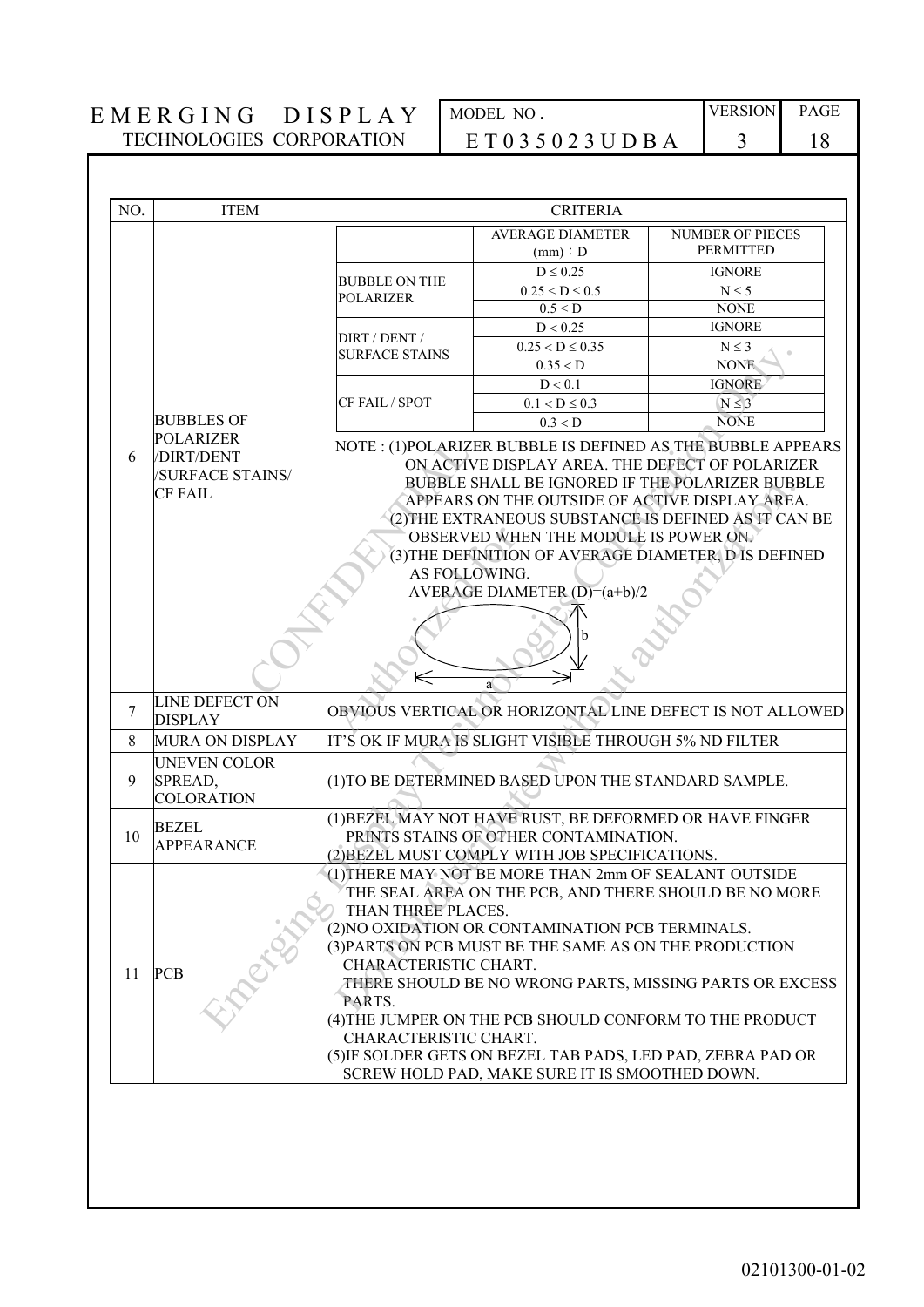| (1) NO SOLDERING FOUND ON THE SPECIFIED PLACE<br>(2) INSUFFICIENT SOLDER<br>$(a)$ LSI, IC<br>A POOR WETTING OF SOLDER IS BETWEEN LOWER BEND OR<br>"HEEL" OF LEAD AND PAD<br><b>SOLDER FILLET</b><br>(b)CHIP COMPONENT<br>· SOLDER IS LESS THAN 50% OF SIDES AND FRONT FACE<br><b>WETTING</b><br><b>SOLDER FILLET</b><br>SIDES AND FRONT SURFACE AREA ARE COVERED<br><b>SOLDERING</b><br>12<br><b>SOLDER</b><br>(3) PARTS ALIGNMENT<br>$(a)$ LSI, IC<br>LEAD WIDTH IS MORE THAN 50% BEYOND PAD OUTLINE | NO. | <b>ITEM</b> | <b>CRITERIA</b>                                         |
|-------------------------------------------------------------------------------------------------------------------------------------------------------------------------------------------------------------------------------------------------------------------------------------------------------------------------------------------------------------------------------------------------------------------------------------------------------------------------------------------------------|-----|-------------|---------------------------------------------------------|
|                                                                                                                                                                                                                                                                                                                                                                                                                                                                                                       |     |             | · SOLDER WETS 3 SIDES OF TERMINAL, BUT LESS THAN 25% OF |
|                                                                                                                                                                                                                                                                                                                                                                                                                                                                                                       |     | Proce       |                                                         |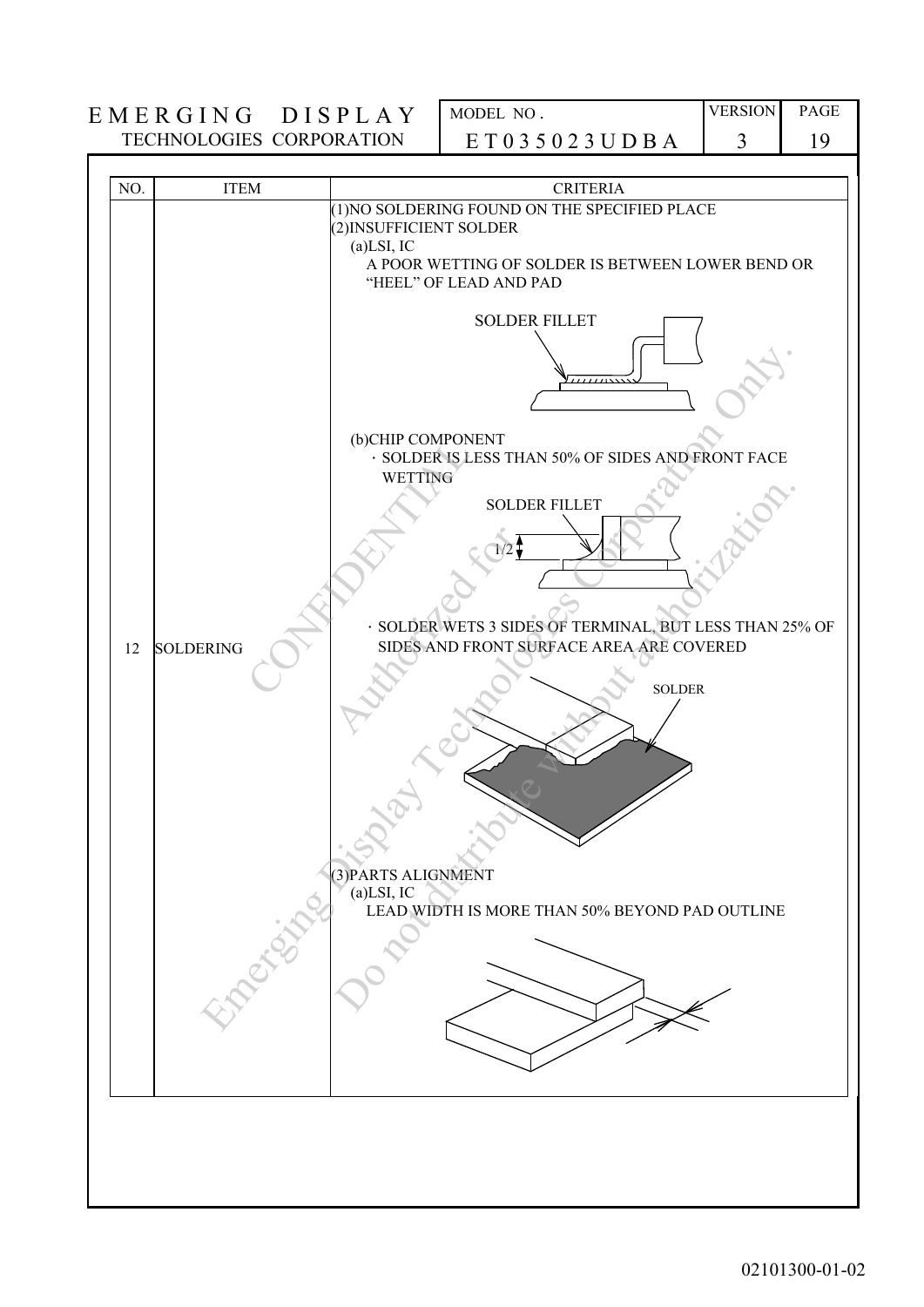| NO. | <b>ITEM</b>                         | <b>CRITERIA</b>                                                                                                                                                                                                                                                                                                                                                                                                                                                                                                                                                                                                                                                                                                                                                                                                                                                                                                                                                               |
|-----|-------------------------------------|-------------------------------------------------------------------------------------------------------------------------------------------------------------------------------------------------------------------------------------------------------------------------------------------------------------------------------------------------------------------------------------------------------------------------------------------------------------------------------------------------------------------------------------------------------------------------------------------------------------------------------------------------------------------------------------------------------------------------------------------------------------------------------------------------------------------------------------------------------------------------------------------------------------------------------------------------------------------------------|
|     |                                     | (b)CHIP COMPONENT<br>COMPONENT IS OFF CENTER, AND MORE THAN 50% OF THE<br><b>LEADS IS OFF THE PAD OUTLINE</b>                                                                                                                                                                                                                                                                                                                                                                                                                                                                                                                                                                                                                                                                                                                                                                                                                                                                 |
| 12  | <b>SOLDERING</b>                    | (4) NO UNMELTED SOLDER PASTE MAY BE PRESENT ON THE PCB.                                                                                                                                                                                                                                                                                                                                                                                                                                                                                                                                                                                                                                                                                                                                                                                                                                                                                                                       |
|     |                                     | (5) NO COLD SOLDER JOINTS, MISSING SOLDER CONNECTIONS,<br><b>OXIDATION OR ICICLE.</b><br>(6) NO RESIDUE OR SOLDER BALLS ON PCB.<br>(7) NO SHORT CIRCUITS IN COMPONENTS ON PCB.                                                                                                                                                                                                                                                                                                                                                                                                                                                                                                                                                                                                                                                                                                                                                                                                |
| 13  | <b>BACKLIGHT</b>                    | (1) NO LIGHT<br>(2) FLICKERING AND OTHER ABNORMAL ILLUMINATION<br>(3) SPOTS OR SCRATCHES THAT APPEAR WHEN LIT MUST BE JUDGED<br>USING LCD SPOT, LINES AND CONTAMINATION STANDARDS.<br>(4) BACKLIGHT DOESN'T LIGHT OR COLOR IS WRONG.                                                                                                                                                                                                                                                                                                                                                                                                                                                                                                                                                                                                                                                                                                                                          |
| 14  | <b>GENERAL</b><br><b>APPEARANCE</b> | (1) NO OXIDATION, CONTAMINATION, CURVES OR, BENDS ON<br>INTERFACE PIN (OLB) OF TCP.<br>(2)NO CRACKS ON INTERFÁCE PIN (OLB) OF TCP.<br>(3) NO CONTAMINATION, SOLDER RESIDUE OR SOLDER BALLS<br>ON PRODUCT.<br>(4) THE IC ON THE TCP MAY NOT BE DAMAGED, CIRCUITS.<br>(5) THE UPPERMOST EDGE OF THE PROTECTIVE STRIP ON THE<br>INTERFACE PIN MUST BE PRESENT OR LOOK AS IF IT CAUSE THE<br><b>INTERFACE PIN TO SEVER.</b><br>(6) THE RESIDUAL ROSIN OR TIN OIL OF SOLDERING<br>(COMPONENT OR CHIP COMPONENT) IS NOT BURNED INTO<br>BROWN OR BLACK COLOR.<br>(7) SEALANT ON TOP OF THE ITO CIRCUIT HAS NOT HARDENED.<br>(8) PIN TYPE MUST MATCH TYPE IN SPECIFICATION SHEET.<br>(9) LCD PIN LOOSE OR MISSING PINS.<br>(10) PRODUCT PACKAGING MUST THE SAME AS SPECIFIED ON<br>PACKAGING SPECIFICATION SHEET.<br>(11) PRODUCT DIMENSION AND STRUCTURE MUST CONFORM TO<br>PRODUCT SPECIFICATION SHEET.<br>(12) THE APPEARANCE OF HEAT SEAL SHOULD NOT ADMIT ANY<br>DIRT AND BREAK. |
|     |                                     |                                                                                                                                                                                                                                                                                                                                                                                                                                                                                                                                                                                                                                                                                                                                                                                                                                                                                                                                                                               |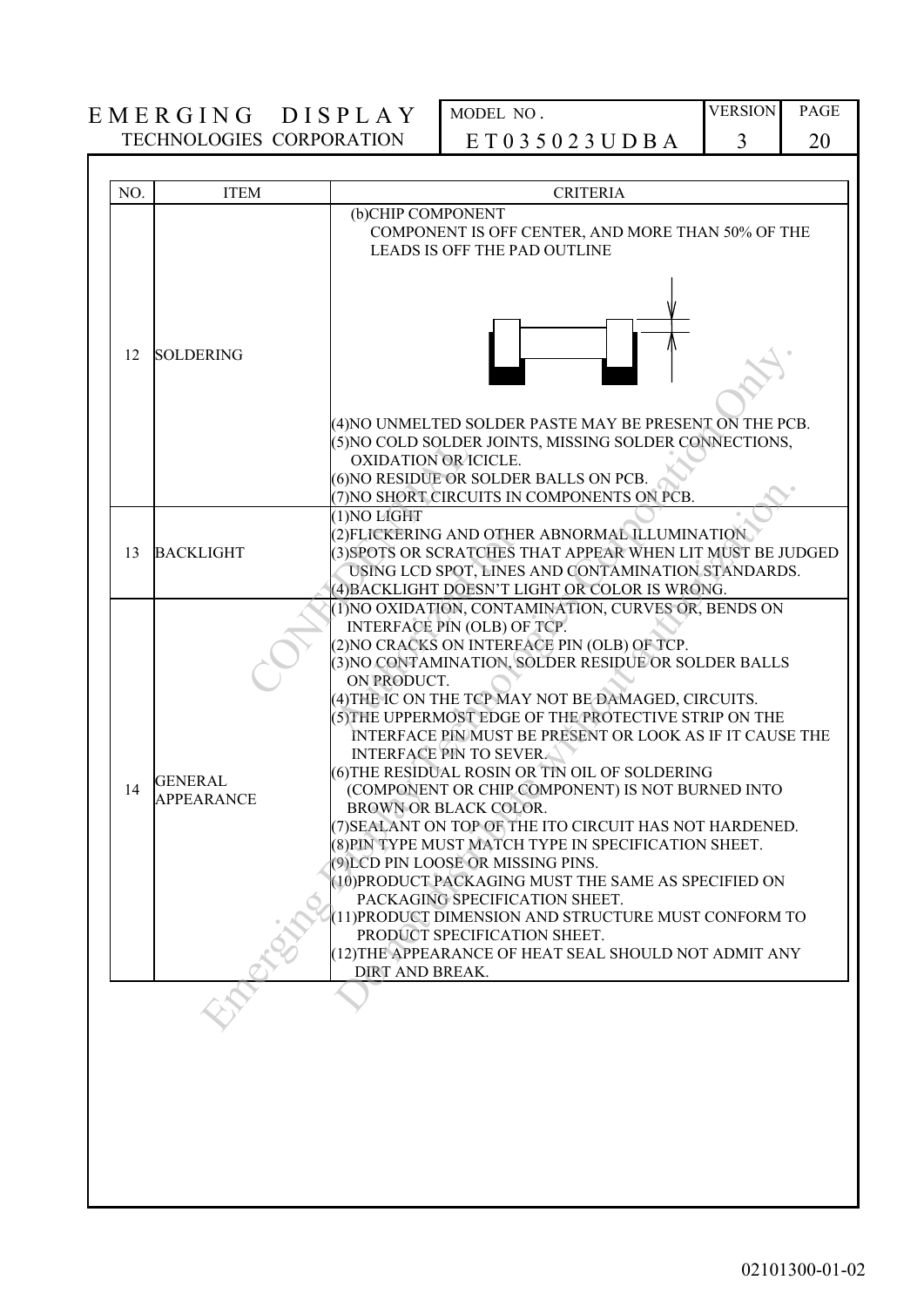| NO. | <b>ITEM</b>          |                                                | <b>CRITERIA</b>                           |                                     |                      |
|-----|----------------------|------------------------------------------------|-------------------------------------------|-------------------------------------|----------------------|
|     |                      | THE LCD WITH EXTENSIVE CRACK IS NOT ACCEPTABLE |                                           |                                     |                      |
|     |                      | <b>GENERAL GLASS CHIP:</b>                     | a                                         | b                                   | $\mathbf c$          |
|     |                      | я                                              | $\leq t/2$                                | < VIEWING AREA                      | $\leq 1/8\mathrm{X}$ |
|     |                      |                                                | t/2 > 0.52t                               | $\leq$ W/2                          | $\leq 1/8X$          |
|     |                      |                                                | *W=DISTANCE BETWEEN                       |                                     |                      |
|     |                      |                                                |                                           | SEALANT AREA AND LCD                |                      |
|     |                      |                                                | <b>PANEL EDGE</b>                         |                                     |                      |
|     |                      |                                                | $X = LCD$ SIDE LENGTH                     |                                     |                      |
|     |                      |                                                | $t = GLASSTHICKNESS$                      |                                     |                      |
|     |                      |                                                |                                           |                                     |                      |
|     |                      |                                                |                                           |                                     |                      |
|     |                      |                                                |                                           |                                     |                      |
|     |                      |                                                |                                           |                                     |                      |
|     |                      |                                                |                                           |                                     |                      |
|     |                      |                                                |                                           |                                     |                      |
|     |                      |                                                |                                           |                                     |                      |
|     |                      | $\mathbf{k}_b$                                 |                                           |                                     |                      |
|     |                      |                                                |                                           |                                     |                      |
|     |                      | a i                                            |                                           |                                     |                      |
|     |                      |                                                | a                                         | $\mathbf{b}$                        | $\mathbf c$          |
|     |                      | <b>CORNER PART</b>                             | $\leq t/2$                                | < VIEWING AREA                      | $\leq 1/8X$          |
|     |                      | b                                              | $> t/2$ , $\leq 2t$                       | $\leq$ W/2                          | $\leq 1/8\mathrm{X}$ |
|     |                      |                                                | *W=DISTANCE BETWEEN                       |                                     |                      |
| 15  | <b>CRACKED GLASS</b> |                                                |                                           | <b>SEALANT AREA AND LCD</b>         |                      |
|     |                      | a                                              | <b>PANEL EDGE</b>                         |                                     |                      |
|     |                      |                                                | $X = LCD$ SIDE LENGTH                     |                                     |                      |
|     |                      |                                                | $t = GLASSTHICKNESS$                      |                                     |                      |
|     |                      |                                                |                                           |                                     |                      |
|     |                      | CHIP ON ELECTRODE PAD                          | a                                         | $\mathbf b$                         | $\mathbf c$          |
|     |                      |                                                | $\leq t$                                  | $\leq 0.5$ mm                       | $\leq 1/8\mathrm{X}$ |
|     |                      |                                                | * X=LCD SIDE WIDTH                        |                                     |                      |
|     |                      |                                                | t=GLASS THICKNESS                         |                                     |                      |
|     |                      |                                                |                                           |                                     |                      |
|     |                      |                                                | $\mathbf{a}$                              | $\mathbf b$                         | $\mathbf c$          |
|     |                      |                                                | $\leq$ t                                  | $\leq 1/8\mathrm{X}$                | $\leq$ L             |
|     |                      |                                                | *X=LCD SIDE WIDTH<br>$t = GLASSTHICKNESS$ |                                     |                      |
|     | <b>Percit</b>        |                                                |                                           | L=ELECTRODE PAD LENGTH              |                      |
|     |                      |                                                |                                           | <b>OIF GLASS CHIPPING THE ITO</b>   |                      |
|     |                      |                                                |                                           | TERMINAL, OVER 2/3 OF THE ITO MUST  |                      |
|     |                      |                                                |                                           | REMAIN AND BE, INSPECTED            |                      |
|     |                      |                                                |                                           | <b>ACCORDING TO ELECTRODE</b>       |                      |
|     |                      | a                                              |                                           | TERMINAL SPECIFICATIONS             |                      |
|     |                      |                                                |                                           | <b>@IF THE PRODUCT WILL BE HEAT</b> |                      |
|     |                      |                                                |                                           | SEALED BY THE CUSTOMER,             |                      |
|     |                      |                                                |                                           | THE ALIGNMENT MARK MUST NOT         |                      |
|     |                      |                                                | <b>BE DAMAGED</b>                         |                                     |                      |
|     |                      |                                                |                                           |                                     |                      |
|     |                      |                                                |                                           |                                     |                      |
|     |                      |                                                |                                           |                                     |                      |
|     |                      |                                                |                                           |                                     |                      |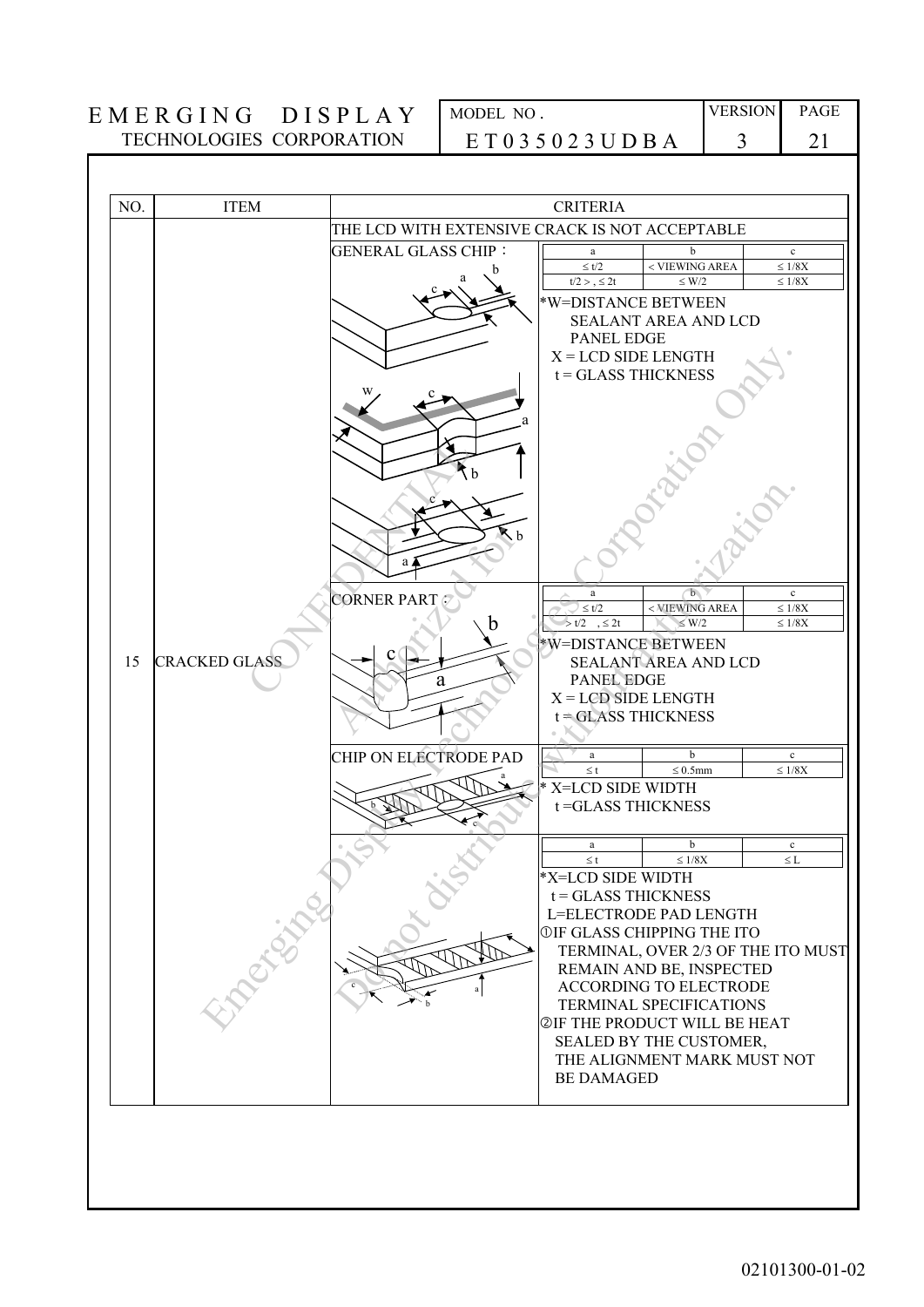# $EMERGING DISPLAY$ TECHNOLOGIES CORPORATION

| MODEL NO                | <b>VERSION</b> | PAGE |
|-------------------------|----------------|------|
| E T 0 3 5 0 2 3 U D B A |                |      |

#### 13. RELIABILITY TEST

#### 13.1 STANDARD SPECIFICATIONS FOR RELIABILITY OF LCD MODULE

| NO.             |                                                                                                                                                                                                                                | <b>ITEM</b>                                                   |                                                                                                                                                                                            | <b>DESCRIPTION</b>                                                                                                                                                                                                                                                                                                 |  |  |
|-----------------|--------------------------------------------------------------------------------------------------------------------------------------------------------------------------------------------------------------------------------|---------------------------------------------------------------|--------------------------------------------------------------------------------------------------------------------------------------------------------------------------------------------|--------------------------------------------------------------------------------------------------------------------------------------------------------------------------------------------------------------------------------------------------------------------------------------------------------------------|--|--|
| 1               |                                                                                                                                                                                                                                | HIGH TEMPERATURE<br><b>OPERATION</b>                          |                                                                                                                                                                                            | THE SAMPLE SHOULD BE ALLOWED TO STAND AT +80°C FOR 240 HRS                                                                                                                                                                                                                                                         |  |  |
| $\overline{2}$  |                                                                                                                                                                                                                                | LOW TEMPERATURE<br><b>OPERATION</b>                           |                                                                                                                                                                                            | THE SAMPLE SHOULD BE ALLOWED TO STAND AT -30°C FOR 240 HRS                                                                                                                                                                                                                                                         |  |  |
| 3               |                                                                                                                                                                                                                                | <b>HIGH TEMPERATURE</b><br><b>STORAGE</b>                     |                                                                                                                                                                                            | THE SAMPLE SHOULD BE ALLOWED TO STAND AT +80°C FOR 240 HRS                                                                                                                                                                                                                                                         |  |  |
| $\overline{4}$  |                                                                                                                                                                                                                                | LOW TEMPERATURE<br><b>STORAGE</b>                             |                                                                                                                                                                                            | THE SAMPLE SHOULD BE ALLOWED TO STAND AT -30°C FOR 240 HRS                                                                                                                                                                                                                                                         |  |  |
| 5               |                                                                                                                                                                                                                                | HIGH TEMPERATURE<br>/HUMIDITY TEST<br><b>STORAGE</b>          | 240 HRS                                                                                                                                                                                    | THE SAMPLE SHOULD BE ALLOWED TO STAND AT 60°C, 90% RH                                                                                                                                                                                                                                                              |  |  |
| 6               |                                                                                                                                                                                                                                | THERMAL SHOCK<br>(NON-OPERATION)                              | <b>CYCLES OF OPERATION:</b><br>$+80^{\circ}$ C<br>$-30^{\circ}$ C<br>30 min<br>30 min<br>3 min<br>3 min<br>1 CYCLE                                                                         | THE SAMPLE SHOULD BE ALLOWED TO STAND THE FOLLOWING 10<br>-30°)                                                                                                                                                                                                                                                    |  |  |
| $7\phantom{.0}$ |                                                                                                                                                                                                                                | <b>ESD</b><br>(ELECTROSTATIC<br>DISCHARGE)<br>(NON-OPERATION) | AIR DISCHARGE ± 12KV<br><b>CONTACT DISCHARGE ± 8KV</b><br>(ACCORDING TO IEC-61000-4-2)                                                                                                     |                                                                                                                                                                                                                                                                                                                    |  |  |
|                 |                                                                                                                                                                                                                                |                                                               | NOTE (1): THE TEST SAMPLES HAVE RECOVERY TIME FOR 2 HOURS AT ROOM<br>TEMPERATURE BEFORE THE FUNCTION CHECK. IN THE STANDARD<br>CONDITIONS, THERE IS NO DISPLAY FUNCTION NG ISSUE OCCURRED. | NOTE (2): WHEN THE LCD MODULE IS OPERATED AT A HIGHER AMBIENT TEMPERATURE THAN<br>80°C, THE PWM DUTY CYCLE OF THE LED BACKLIGHT SHOULD BE ADJUSTED TO BE<br>LESS THAN TBD. IF THE MODULE IS OPERATED AT A HIGHER DUTY CYCLE THAN TBD,<br>THEN THERE IS A POSSIBILITY OF DISTORTION AND IRREGULARITY OF THE PICTURE |  |  |
|                 | DUE TO LIQUID CRYSTAL BEHAVIOR.<br>TESTING CONDITIONS AND INSPECTION CRITERIA<br>13.2                                                                                                                                          |                                                               |                                                                                                                                                                                            |                                                                                                                                                                                                                                                                                                                    |  |  |
|                 | FOR THE FINAL TEST THE TESTING SAMPLE MUST BE STORED AT ROOM<br>TEMPERATURE FOR 24 HOURS, AFTER THE TESTS LISTED IN TABLE 13.1,<br>STANDARD SPECIFICATIONS FOR RELIABILITY HAVE BEEN EXECUTED IN<br>ORDER TO ENSURE STABILITY. |                                                               |                                                                                                                                                                                            |                                                                                                                                                                                                                                                                                                                    |  |  |
|                 | NO.                                                                                                                                                                                                                            | <b>ITEM</b>                                                   | <b>TEST MODEL</b>                                                                                                                                                                          | <b>INSPECTION CRITERIA</b>                                                                                                                                                                                                                                                                                         |  |  |
|                 | 1                                                                                                                                                                                                                              | <b>CURRENT</b><br><b>CONSUMPTION</b>                          | REFER TO SPECIFICATION                                                                                                                                                                     | THE CURRENT CONSUMPTION<br>SHOULD CONFORM TO THE PRODUCT<br>SPECIFICATION.                                                                                                                                                                                                                                         |  |  |
|                 | 2                                                                                                                                                                                                                              | <b>CONTRAST</b>                                               | REFER TO SPECIFICATION                                                                                                                                                                     | <b>AFTER THE TESTS HAVE BEEN</b><br>EXECUTED, THE CONTRAST MUST BE<br>LARGER THAN HALF OF ITS INITIAL<br>VALUE PRIOR TO THE TESTS.                                                                                                                                                                                 |  |  |
|                 | $\mathfrak{Z}$                                                                                                                                                                                                                 | <b>APPEARANCE</b>                                             | VISUAL INSPECTION                                                                                                                                                                          | <b>DEFECT FREE</b>                                                                                                                                                                                                                                                                                                 |  |  |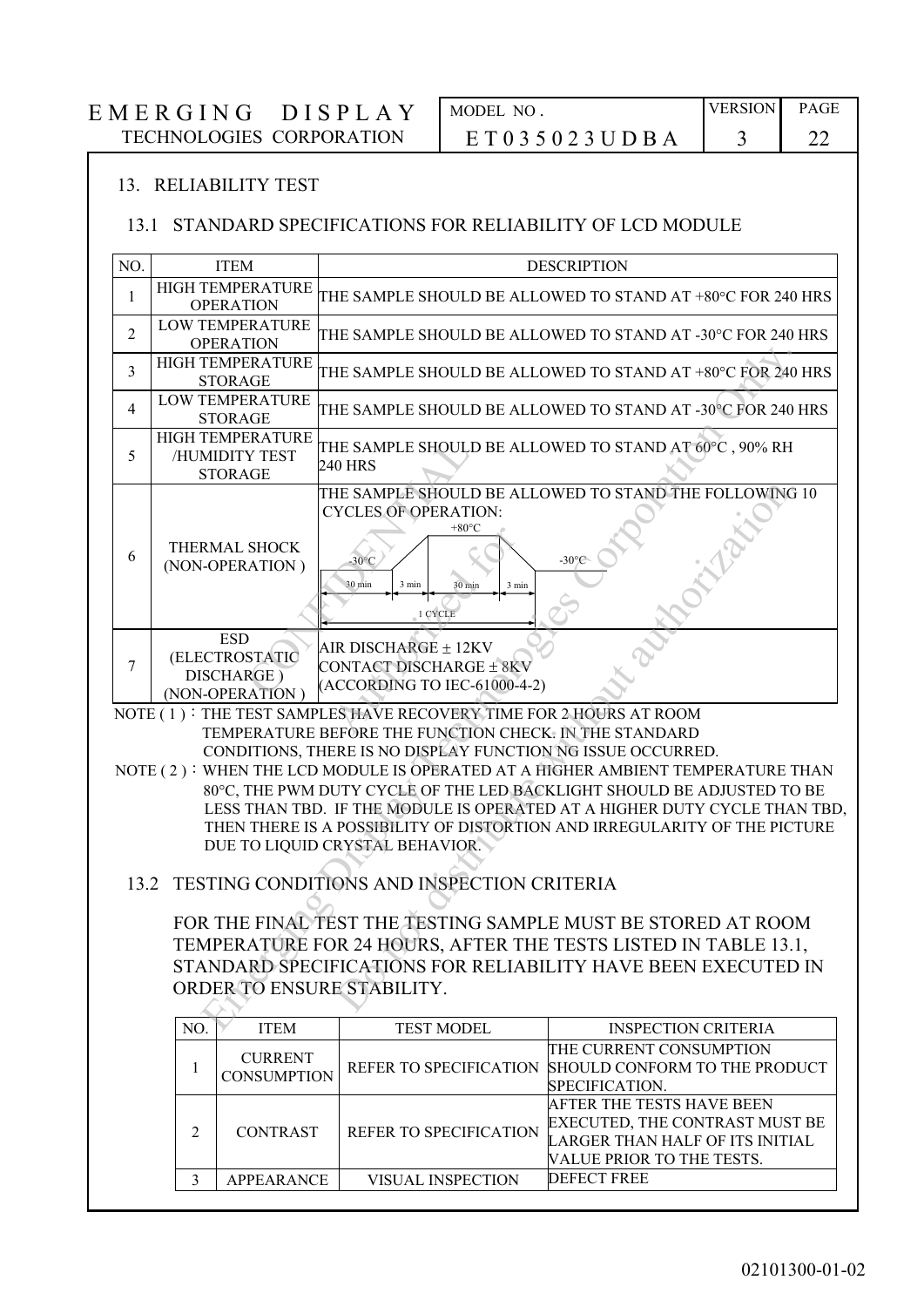### 14. CAUTION

#### 14.1 OPERATION

- 14.1.1 DO NOT CONNECT OR DISCONNECT MODULES TO OR FROM THE MAIN SYSTEM WHILE POWER IS BEING SUPPLIED .
- 14.1.2 USE THE MODULE WITHIN SPECIFIED TEMPERATURE ; LOWER TEMPERATURE CAUSES THE RETARDATION OF BLINKING SPEED OF THE DISPLAY ; HIGHER TEMPERATURE MAKES OVERALL DISPLAY DISCOLOR. WHEN THE TEMPERATURE RETURNS TO NORMALITY, THE DISPLAY WILL OPERATE NORMALLY .
- 14.1.3 ADJUST THE LC DRIVING VOLTAGE TO OBTAIN THE OPTIMUM CONTRAST.
- 14.1.4 POWER ON SEQUENCE INPUT SIGNALS SHOULD NOT BE SUPPLIED TO LCD MODULE BEFORE POWER SUPPLY VOLTAGE IS APPLIED AND REACHES THE SPECIFIED VALUE . IF ABOVE SEQUENCE IS NOT FOLLOWED , CMOS LSIS OF LCD MODULES MAY BE DAMAGED DUE TO LATCH - UP PROBLEM . NTRAST.<br>
WER ON SEQUENCE INPUT<br>
LCD MODULE BEFORE PC<br>
D REACHES THE SPECIFIE<br>
NBOVE SEQUENCE IS NOT<br>
DDULES MAY BE DAMAGE<br>
T ALLOWED TO INFLICT<br>
Y MECHANICAL INTERFE<br>
RING THE TAIL BENDING<br>
NOT STRESS FPC AND IC<br>
NOT STRES THE DISPLAY THIGHER TEMPERATURE MAKES OVERALL DISPLAY THE DISPLAY THOHER TEMPERATURE MAKES OVERALL DISPLAY THE DISPLAY THE DETAINED THE DETAINED THE DETAIN THE OPTIMUM CONTRAST. A DULIST THE LC DRIVING VOLTAGE TO OBTAIN TH ULE BEFORE POWER SUPPLY VOLTAGE IS APPLIED<br>SS THE SPECIFIED VALUE .<br>SO NOT FOLLOWED , CMOS LSIS OF LOD<br>QUENCE IS NOT FOLLOWED , CMOS LSIS OF LOD<br>DISTRIBUTED TO INFLICT ANY EXTERNAL STRESS AND TO CAU<br>NICAL INTERFERENCE ON T
- 14.1.5 NOT ALLOWED TO INFLICT ANY EXTERNAL STRESS AND TO CAUSE ANY MECHANICAL INTERFERENCE ON THE BENDING AREA OF FPC DURING THE TAIL BENDING BACKWARDS! DO NOT STRESS FPC AND IC ON THE MODULE! QUENCE IS NOT FOLLO<br>AY BE DAMAGED DUE<br>ED TO INFLICT ANY ENICAL INTERFERENCE<br>ATAIL BENDING BACK<br>ESS FPC AND IC ON TH